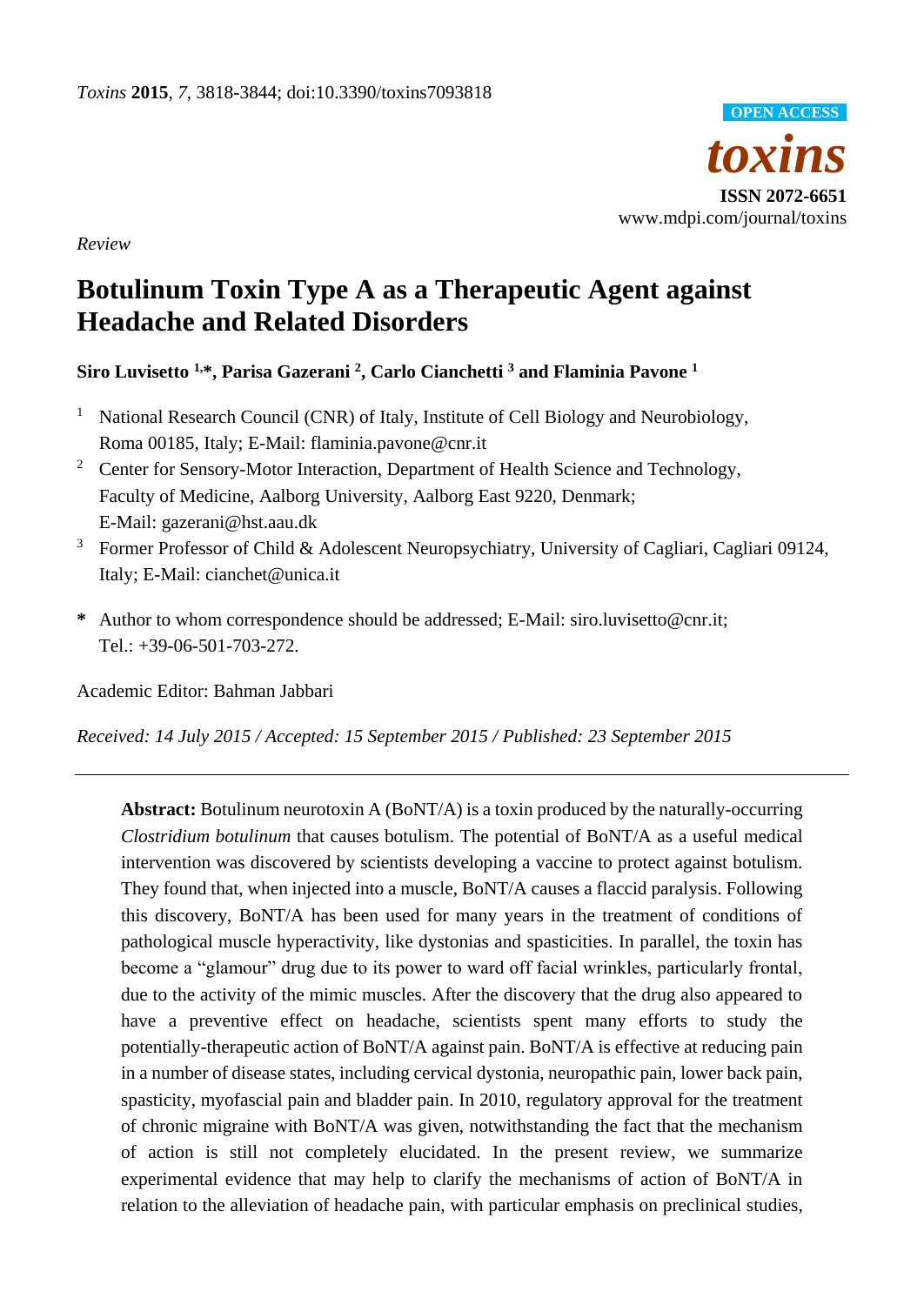both in animals and humans. Moreover, we summarize the latest clinical trials that show evidence on headache conditions that may obtain benefits from therapy with BoNT/A.

**Keywords:** botulinum toxin; headache; migraine; tension-type headache; cluster headache; cephalalgias; animal pain model; human pain model; clinical trials

#### **1. Botulinum Neurotoxins: Biological Properties and Mechanism of Action**

Botulinum neurotoxins (BoNTs) are produced as multimolecular complexes by anaerobic bacteria of the genus *Clostridium* [1–3]. Seven different serotypes of BoNTs have been characterized (A–G), and these serotypes are active on many different types of vertebrates [2]. Recently, a new serotype (BoNT/H) has been proposed [4], but it still remains to be experimentally validated.

BoNTs are proteins of about 1300 amino acids and consist of three domains of a similar size (about 50 kDa) [2,5,6]. The NH<sub>2</sub>-terminal domain, which is named the *L*-chain domain, is a  $Zn^{2+}$ -endopeptidase that represents the catalytic domain expressing the protease activity. The other two domains, which are covalently bound to form the *H*-chain, are the central domain, responsible for the membrane translocation of the *L*-chain into the neuronal cytosol, and the COOH-terminal domain, which consists of two equally-sized subdomains, responsible for the neurospecific binding.

The cellular action of BoNTs occurs as a four-step mechanism [2,7]: (i) binding of BoNTs on the neuronal presynaptic membrane, via interaction with gangliosides, synaptic vesicle protein 2 (SV2) and/or synaptotagmin, depending on the serotype; (ii) internalization of BoNTs, via endocytosis of the BoNTs-receptor complex inside the neurons; (iii) translocation of BoNTs' *L*-chain from the endocytosed vesicle to the neuronal cytosol; and, finally, (iv) cleavage by  $\text{Zn}^{2+}$ -endopeptidase activity of specific proteins involved in neuroexocytosis [5,8]. These proteins are: SNAP-25 cleaved by BoNT/A, /E and /C; VAMP/synaptobrevin cleaved by BoNT/B, /D, /F and /G; and syntaxin cleaved by BoNT/C. All of these proteins are involved in the assembly of the SNARE (soluble *N*-ethylmaleimide-sensitive factor attachment protein receptors) proteins' core complex, which is fundamental for correct docking and fusion of neurotransmitter vesicle with neuronal membranes [9,10]. The cleavage of one of these proteins is sufficient to prevent the correct assembly of the SNARE core complex and the consequent fusion of synaptic vesicles with the neuronal presynaptic membrane, thus inhibiting neurotransmitter release [5,11]. This effect is reversible, being the duration of the action dependent on the serotype. Further details of the mechanism of binding, internalization and mode of action of the different BoNT serotypes is out of the scope of this review and may be properly found elsewhere.

#### **2. BoNT/A in Medicine: Brief History**

The medical use of BoNTs as therapeutic drugs began after purification of BoNT/A into crystalline form [12,13] and the subsequent discovery that the injection of small amounts of BoNT/A into a hyperactive muscle blocked the release of acetylcholine (ACh) from motor nerve endings, causing temporary "muscle relaxation" [14]. This finding led to the first use of BoNT/A as a therapeutic drug to treat human strabismus as an alternative to the conventional surgery [15]. After these pioneering studies,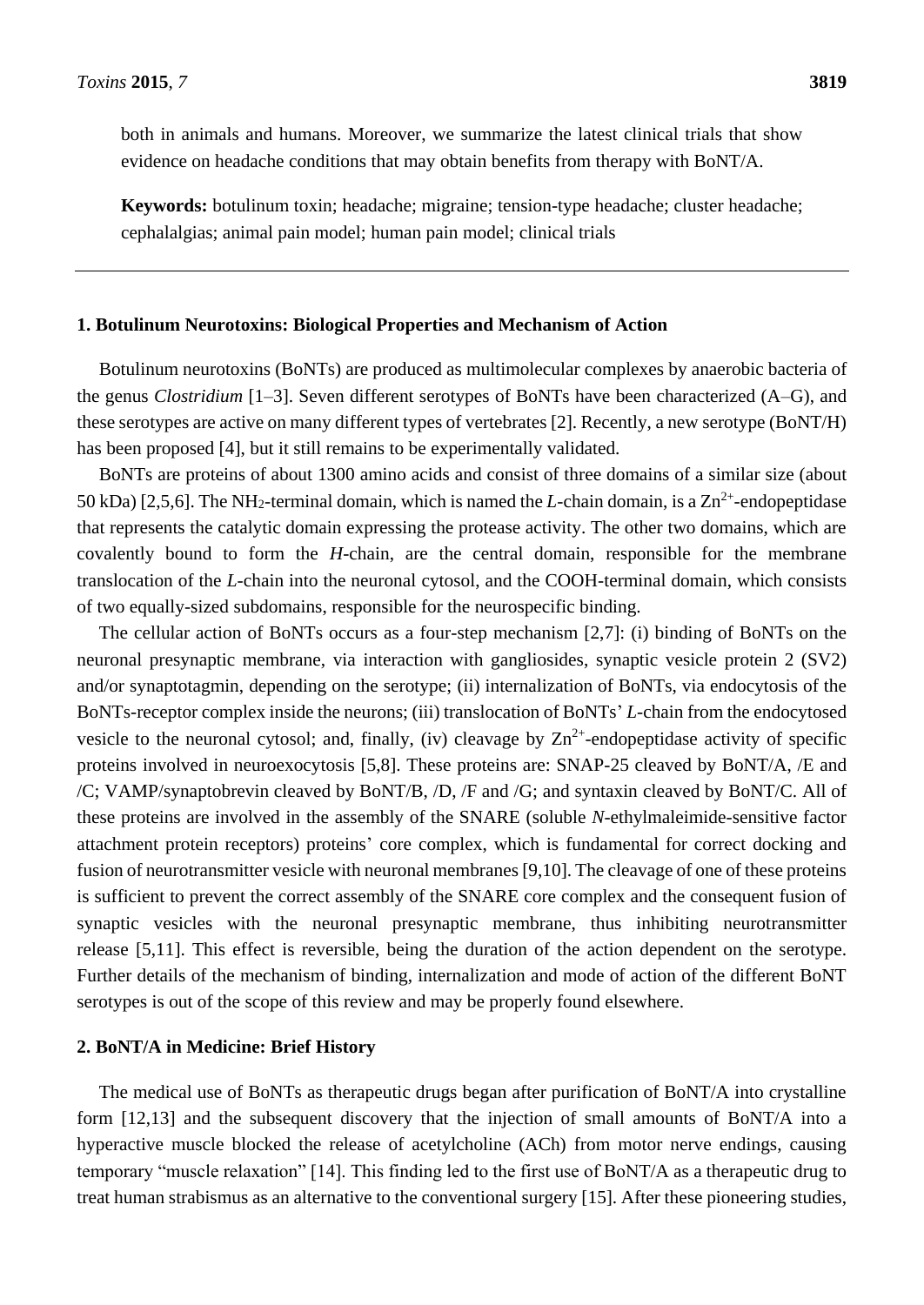therapeutic uses of BoNT/A extended to a wide variety of neurological disorders originating from the hyperfunctionality of cholinergic terminals, such as the spasmodic torticollis, blepharospams, facial emispams, dystonia and spasticity [16,17].

However, over the years, it has been recognized that BoNTs cannot be considered exclusively "cholinergic" toxins. In fact, despite the fact that they act preferentially on nerve terminals between motoneurons and muscle fibers, BoNTs can block the neural transmission from other synapses, cholinergic or not [18], and many preclinical studies demonstrated that BoNTs (mainly BoNT/A) block the  $Ca^{2+}$ -evoked neuroexocytosis of neurotransmitters other than ACh [19], including those involved in pain transmission. Nowadays, the clinical indications for BoNT/A are rapidly growing, ranging from treatment of overactive skeletal and smooth muscles, to management of hypersecretory (hyperhidrosis, sialorrhea) and painful disorders, such as myofascial pain syndrome, trigeminal neuralgia and chronic migraine [20–22]. The potential for BoNTs as a treatment for headaches was discovered casually during clinical trials to determine the efficacy of BoNT/A as a treatment of cranio-facial dystonia: patients reported a reduction of headache attacks together with beneficial effects of BoNT/A on dystonia [23]. A retrospective review of headache patients who were receiving BoNT/A injections for neurology, otolaryngology or cosmetic indications also suggested a reduced headache frequency [24]. This led to the first prospective, non-randomized, open-label study of 106 patients designed to determine a relationship between BoNT/A treatment and the reduction of headache [25].

In this review, we first summarize preclinical studies, conducted both in animals and humans, relevant to the understanding of the mechanisms of action of BoNT/A in relation to its use in the treatment of headaches, and subsequently, we summarize clinical studies in which BoNT/A has been used as a therapy against headaches. Since BoNT/A is the serotype most commonly used in clinical practice, we have only focused on the studies that used this serotype. Although BoNT/A is marketed under different names, we prefer to maintain the acronym BoNT/A to indicate serotype A of botulinum neurotoxin. Nevertheless, in the sections devoted to research on humans, the trade name of the toxin will be properly specified in both experimental and clinical trials.

#### **3. Headache: Definitions and Classification**

Before reviewing available evidence in favor or against the use of BoNT/A for the treatment of headaches, we briefly illustrate the current knowledge of the different types of headaches. Headache can be originated from a series of causes, e.g., intracranial tumors, head trauma, vascular and inflammatory disorders. Pain is mediated by sensitive structures that are located both extracranial (sinus; eyes/orbits; ears; teeth; temporomandibular joint; blood vessels) and/or intracranial (arteries of the circle of Willis; dural venous sinuses; veins; meninges).

Based on the indications of the Headache Classification Committee of the International Headache Society, reported in the third edition of The International Classification of Headache Disorders [26], headaches are broadly classified as "primary", or idiopathic headaches (headache is itself the disease), and "secondary", or symptomatic headaches (headache is only a symptom of another underlying disease). Primary headaches are grouped into four main subgroups: migraine, tension-type headache (TTH), cluster headache and trigeminal autonomic cephalalgias (TACs), as well as other primary headaches. Secondary headaches represent a vast variety of headache and are classified depending on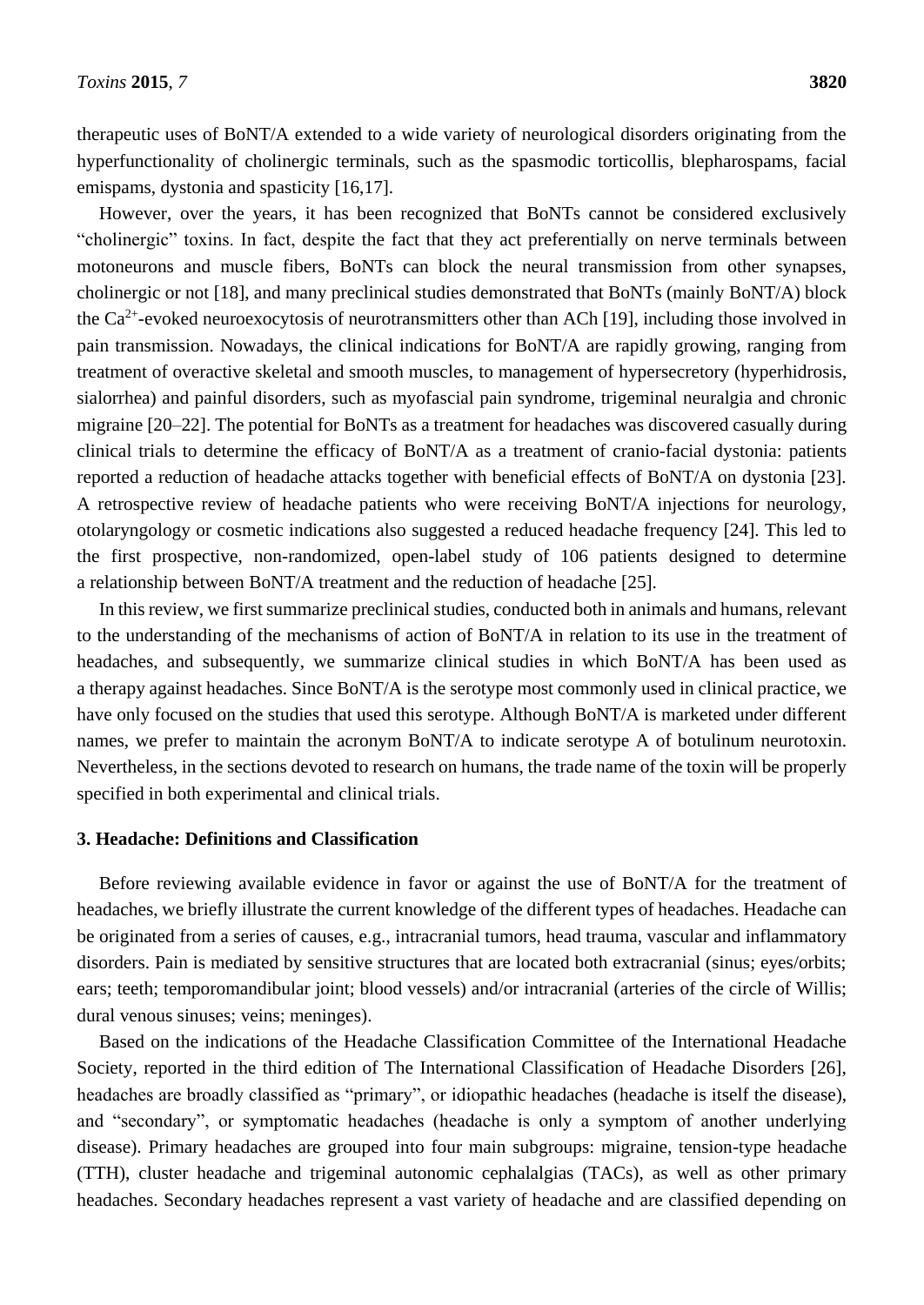the etiology. Thus, there are secondary headaches originating from disorders of extracranial structures (e.g., sinusitis, otitis, glaucoma, temporomandibular joint dysfunction, *etc*.) or of intracranial structures (e.g., vasculitis, venous thrombosis, tumors, abscesses, meningitis, *etc*.). Headaches may be also secondary to disorders of metabolism (e.g., hypothyroidism), of homeostasis (e.g., hypoxia, hypercapnia) and to the exposure to or use of substances (e.g., nitrous oxide, alcohol). In view of the vastness of the subject and considering that secondary headaches have a complex origin and different therapeutic targets, in this review, we focus only on primary headaches (limited to migraine, TTH, TCAs; see the summary in Table 1) and the cranial (trigeminal and occipital) neuralgias.

| <b>Headaches</b>                     | <b>Migraine</b>                                                                                | <b>Tension-Type Headache</b><br>(TTH)                                 | Trigeminal Autonomic Cephalalgias (TACs)                                                                                                                                                             |  |
|--------------------------------------|------------------------------------------------------------------------------------------------|-----------------------------------------------------------------------|------------------------------------------------------------------------------------------------------------------------------------------------------------------------------------------------------|--|
| <b>Subtypes</b>                      | - Migraine without aura<br>- Migraine with aura<br>- Hemiplegic migraine<br>- Chronic migraine | - Infrequent episodic TTH<br>- Frequent episodic TTH<br>- Chronic TTH | - Cluster headache (CH) (episodic or chronic)<br>- Paroxysmal hemicrania (episodic or chronic)<br>- Short-lasting unilateral neuralgiform<br>headache (episodic or chronic)<br>- Hemicrania continua |  |
| Pain                                 | - Throbbing<br>- Moderate to severe                                                            | - Pressing/tightening<br>- Mild to moderate                           | CH: extremely severe                                                                                                                                                                                 |  |
| <b>Associated</b><br><b>Symptoms</b> | - Nausea<br>- Vomiting<br>- Photophobia<br>- Phonophobia                                       | - None                                                                | CH: -conjunctival injection/tearing<br>- rhinorrhea<br>- sweating<br>- ptosis<br>- miosis                                                                                                            |  |
| <b>Location</b>                      | - Most frequently<br>unilateral (hemicranial)                                                  | - Bilateral                                                           | - Strictly unilateral<br>- Mainly temporal-orbital                                                                                                                                                   |  |
| <b>Duration</b><br><b>Frequency</b>  | $-4/72 h$                                                                                      | - 30 min to 7 days                                                    | CH: occurring in periods with several attacks<br>each day, each 15' to 3-h duration                                                                                                                  |  |
| <b>Sex Ratio</b>                     | $F > M$ *                                                                                      | $F > M$ *                                                             | $M > F^*$                                                                                                                                                                                            |  |
| <b>Possible</b><br><b>Triggers</b>   | - Hormonal changes<br>- Stress                                                                 | - Stress                                                              | - Alcohol<br>- Nitroglycerine                                                                                                                                                                        |  |

|  |  | Table 1. Primary headaches. |
|--|--|-----------------------------|
|--|--|-----------------------------|

 $* F = female$ : M = male.

The pathophysiology of primary headaches is very complex, and the mechanisms that cause primary headaches are not completely known. There have been different theories over time that attempt to explain what is the cause of these headaches. Headaches may be caused by the activation of sensory nerves that release peptides causing inflammation in arteries, dura and meninges and also vasodilation. Concerning migraine, the exact mechanism inducing head pain is likely to be multifactorial and to involve more than one level of the nervous system. Some evidence supports a primary role of some brain structures: migraine is thought be caused by brainstem neuronal hyperexcitability, cortical spreading depression (CSD), abnormal release of neurotransmitters/neuropeptides and trigeminal system activation [27]. Other data support the role of peripheral activation via the sensory nerves surrounding blood vessels of the head and neck [28]. The potential candidate vessels include dural arteries, pial arteries and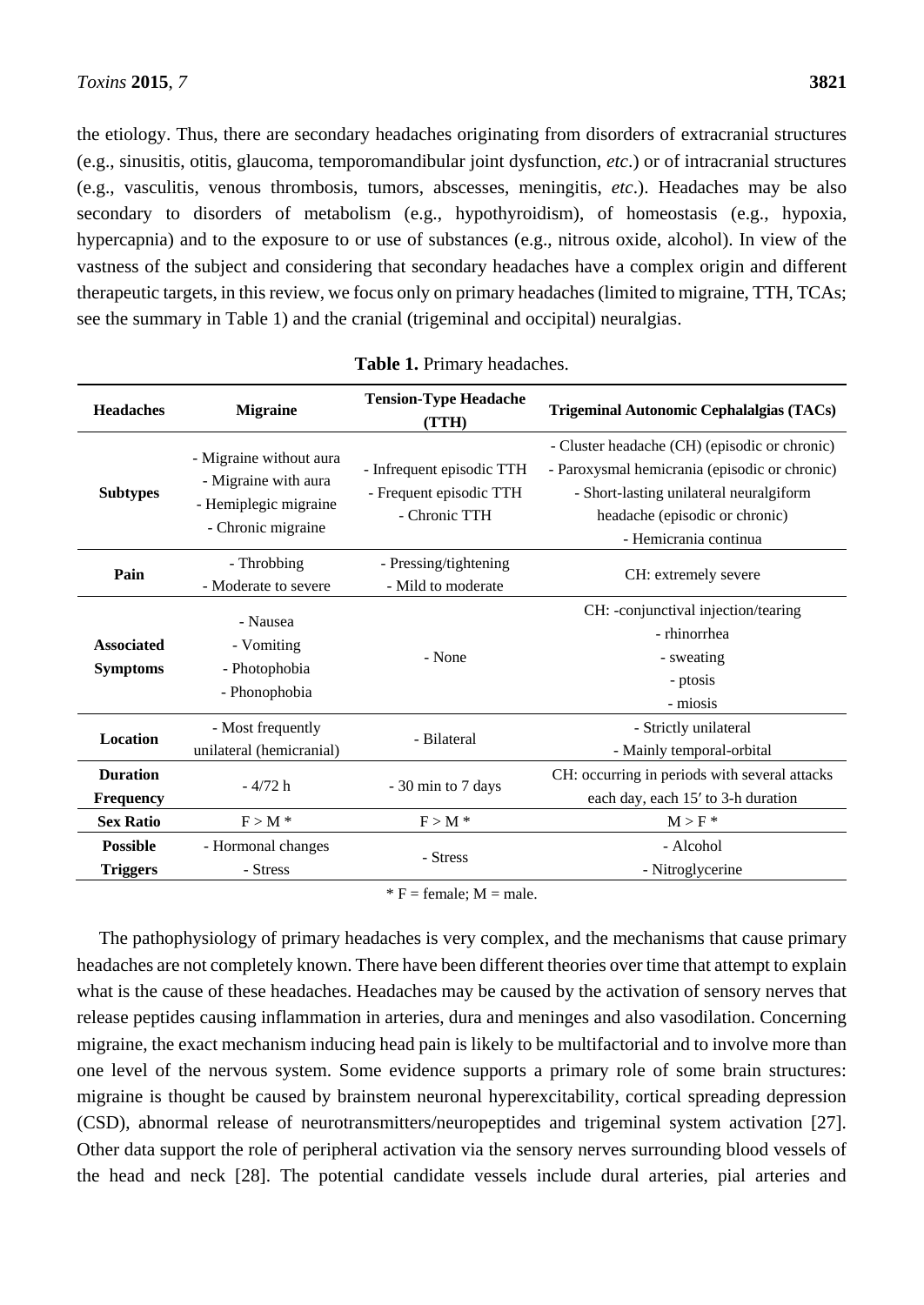extracranial arteries, such as those of the scalp. The role of vasodilatation of the extracranial arteries in particular is also believed to be crucial [29,30].

About the other primary headaches, TTH is thought to be caused by the activation of peripheral nerves in the head and neck muscles [31], while cluster headaches (CH) and TACs involve overactivation of the trigeminal nerves and hypothalamus, but the precise cause is still unknown [32]. Trigeminal and occipital neuralgias are characterized by accesses of neuralgic pain in the sensory distribution of the trigeminal (one or more of its braches) and great occipital nerves; trigeminal neuralgias differ from the TCAs in several respects and particularly for the absence of accompanying autonomic symptoms.

#### **4. BoNT/A and Headache: Is BoNT/A Effective at Treating Pain from Headaches?**

The analgesic effect of BoNT/A has generally been attributed to muscular relaxation. This notwithstanding, there were reports in the literature stating that patients experience pain relief shortly after BoNT/A treatment [33,34], *i.e.*, before any muscle-relaxing action of the toxin, or that the pain relief is still maintained after muscle power returned to normal [35]. In such cases, the pain relief cannot be ascribed to abolition of muscle hyperactivity. This suggests that the analgesia produced by BoNT/A may be associated with more complex mechanisms than the simple muscular relaxation. In this section, we will discuss mechanism-based evidence for the antinociceptive effects of BoNT/A, as well as derived from animal (Section 4.1) and experimental human models (Section 4.2).

# *4.1. Mechanism-Based Evidence for the Analgesic Actions of BoNT/A: In Vitro and In Vivo Animal Studies*

Nociceptive sensory endings release calcitonin gene-related peptide (CGRP) and substance P (SP) in response to noxious stimuli. CGRP modulates the cholinergic system, facilitates glutamatergic transmission and induces vasodilation on arterial smooth muscle. SP acts on mast cells to induce the release of histamine and cytokines, which directly sensitize or excite nociceptors. Like CGRP, SP is also a potent vasodilator. Important support for CGRP as a key player in the trigeminal system came from the findings that CGRP-containing neurons are most frequent in the human trigeminal ganglion [36,37] and that cortical spreading depression (CSD), a causal effector of migraine [27], triggers immediate release of neuropeptides [38–40]. Consistently, increased CGRP and SP contents were found in potassium-induced CSD in the trigeminal nociceptive system in rats [41]. Based on this evidence and considering its ability to inhibit neuroexocytosis, BoNT/A seems to be an ideal candidate to contrast pain associated with headache disorders.

Pioneering *in vitro* studies show that BoNT/A blocks the  $Ca^{2+}$ -dependent release of SP from embryonic rat dorsal root ganglia neurons  $[42, 43]$  or the K<sup>+</sup>(or bradykinin)-dependent release of CGRP from cultured neurons derived from rat trigeminal ganglia [44–46]. The ability of BoNTs to inhibit the release of CGRP and SP has been proven also for other botulinum neurotoxin serotypes, such as BoNT/D [47]. The effect of BoNT/A on immunoreactive levels of CGRP and SP was investigated in a model of migraine induced by nitroglycerine (NTG) in rats [48]. The authors found that local injection of BoNT/A, s.c. administered into the frontal and temporal area two hours after NTG administration, suppressed NTG-induced release of CGRP and SP in jugular plasma samples and in medulla oblongata. Finally, the injection of BoNT/A into craniofacial muscles of the rat could decrease the mechanical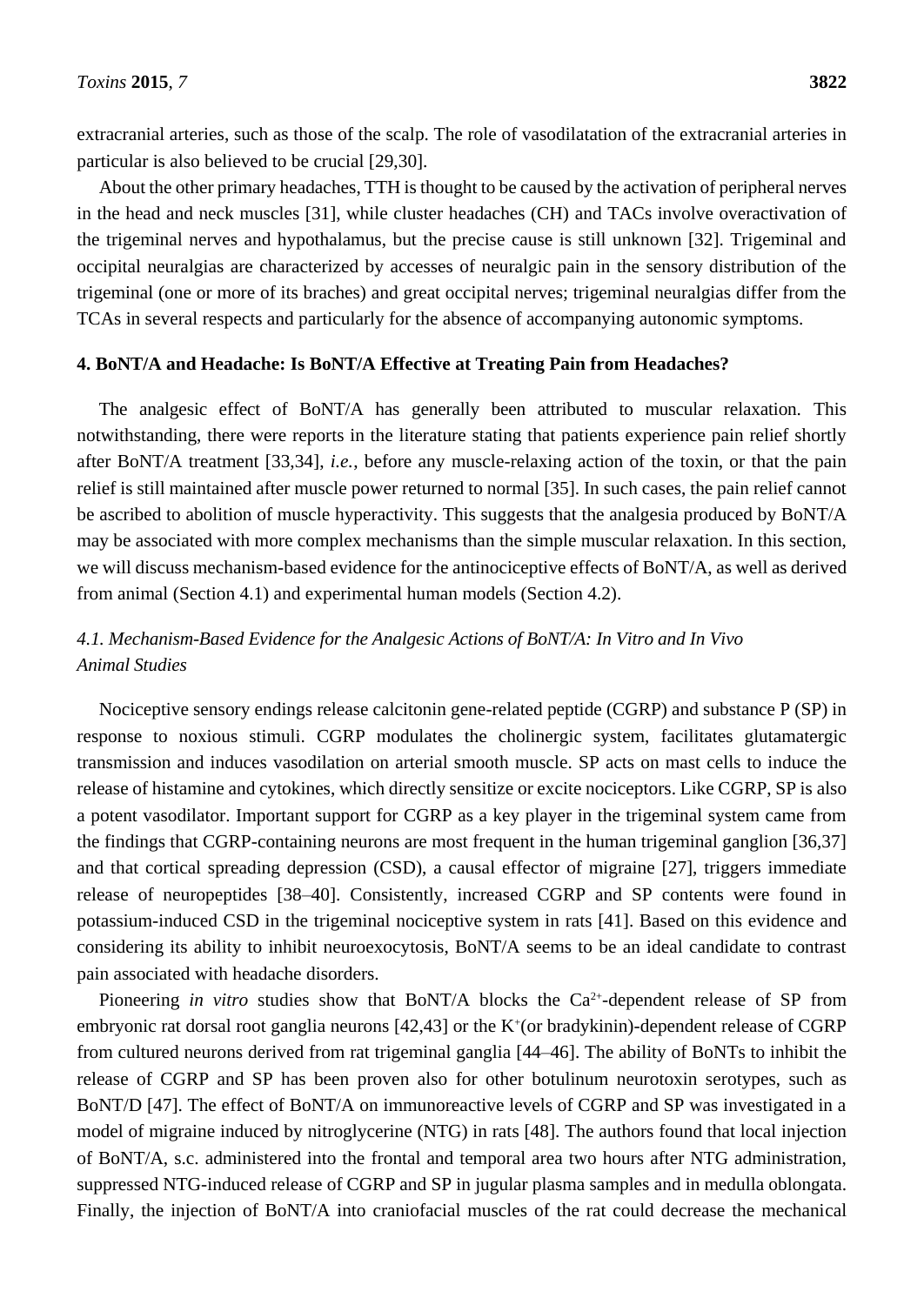sensitivity of temporalis muscle nociceptors through inhibition of glutamate release and attenuation of provoked release of CGRP and SP from muscle nociceptors [49].

Other studies demonstrate that BoNT/A inhibits CGRP release from trigeminal ganglion neurons and eliminates the excitatory effects of CGRP in brain stem sensory neurons sensitized by capsaicin, a potent activator of the transient receptor potential (TRP) vanilloid receptor type 1 (TRPV1) [46,50]. TRPV1 is a non-selective ligand-gated cation channel, preferentially expressed in small sensory neurons [51], that responds to noxious heat, protons and chemicals, such as capsaicin. It plays a critical role in pain and neurogenic inflammation associated with tissue injury, inflammation and nerve lesions. As a result of its ability to interact with SNARE-dependent trafficking of TRPV1 [52], BoNT/A might reduce pain and neurogenic inflammation induced by capsaicin. Accordingly, a histological study on the expression of TRPV1 in the trigeminal system demonstrated that the mechanism by which BoNT/A reduces TRPV1 expression involves the inhibition of TRPV1 plasma membrane trafficking and proteasome-mediated degradation in the cytoplasm [53]. In addition to the regulation of neuronal activity, the activation of TRP channels is implicated in a variety of non-neuronal processes, including many endothelial functions, ranging from control of vascular tone and regulation of vascular permeability to angiogenesis and vascular remodelling [54]. Vasodilation of meningeal arteries may contribute to triggering migraine attacks [55]. Together with TRPV1, also the transient receptor potential ankyrin 1 (TRPA1), another non-selective cation channel belonging to the TRP channel superfamily widely expressed in neurovascular tissues [56,57], acts as a vasodilator component of neurogenic inflammation. TRPA1, normally coexpressed with TRPV1, is directly activated by compounds causing a burning sensation, such as allyl isothiocyanate (AITC), the main component of mustard oil, horseradish and wasabi [58].

Luvisetto *et al.* [59] analyzed the effect of the pretreatment with BoNT/A on pain evoked by injection of capsaicin or AITC in proximity of a vascular structure in mice. Authors demonstrated the analgesic effect of BoNT/A against pain evoked by capsaicin, agonist of TRPV1, and AITC, agonist of TRPA1. This finding is coherent with the *in vitro* demonstration of the inhibition of the expression of TRPV1 by BoNT/A [53], through an action of BoNT/A on the proteins responsible for the trafficking or translocation of these receptors, and gives support to the possible action of BoNT/A on primary headaches, in which several data indicate a role of both TRPV1 [60–62] and of TRPA1 [63–65].

In a very elegant research on rats, Burstein *et al.* [66] identified 43 C- and 36 Aδ-meningeal nociceptors and measured their spontaneous and evoked firing before and after BoNT/A administration to intracranial dura and extracranial suture-receptive fields. This study provides direct evidence for the ability of BoNT/A to inhibit mechanical nociception in peripheral trigeminovascular neurons, suggesting that BoNT/A interferes with neuronal surface expression of high threshold mechanosensitive ion channels, by preventing their fusion into the nerve terminal membrane. As outlined below, in the context of migraine, inhibition of mechanical pain signals from meningeal and other trigeminovascular nociceptors to the spinal trigeminal nucleus might be the most critical mechanism for the analgesic action of BoNT/A [66].

It has also been suggested that BoNT/A injected peripherally can reach the CNS [67]. Indirect evidence based on immunohistochemical detection of the cleaved SNAP-25 has suggested that functional BoNT/A not only reaches the central endings of nociceptor axons, but may also act on neurons in the CNS [68]. It has been suggested that BoNT/A antinociceptive action might be associated with the activity of the endogenous opioid system involving μ-opioid receptors [69,70].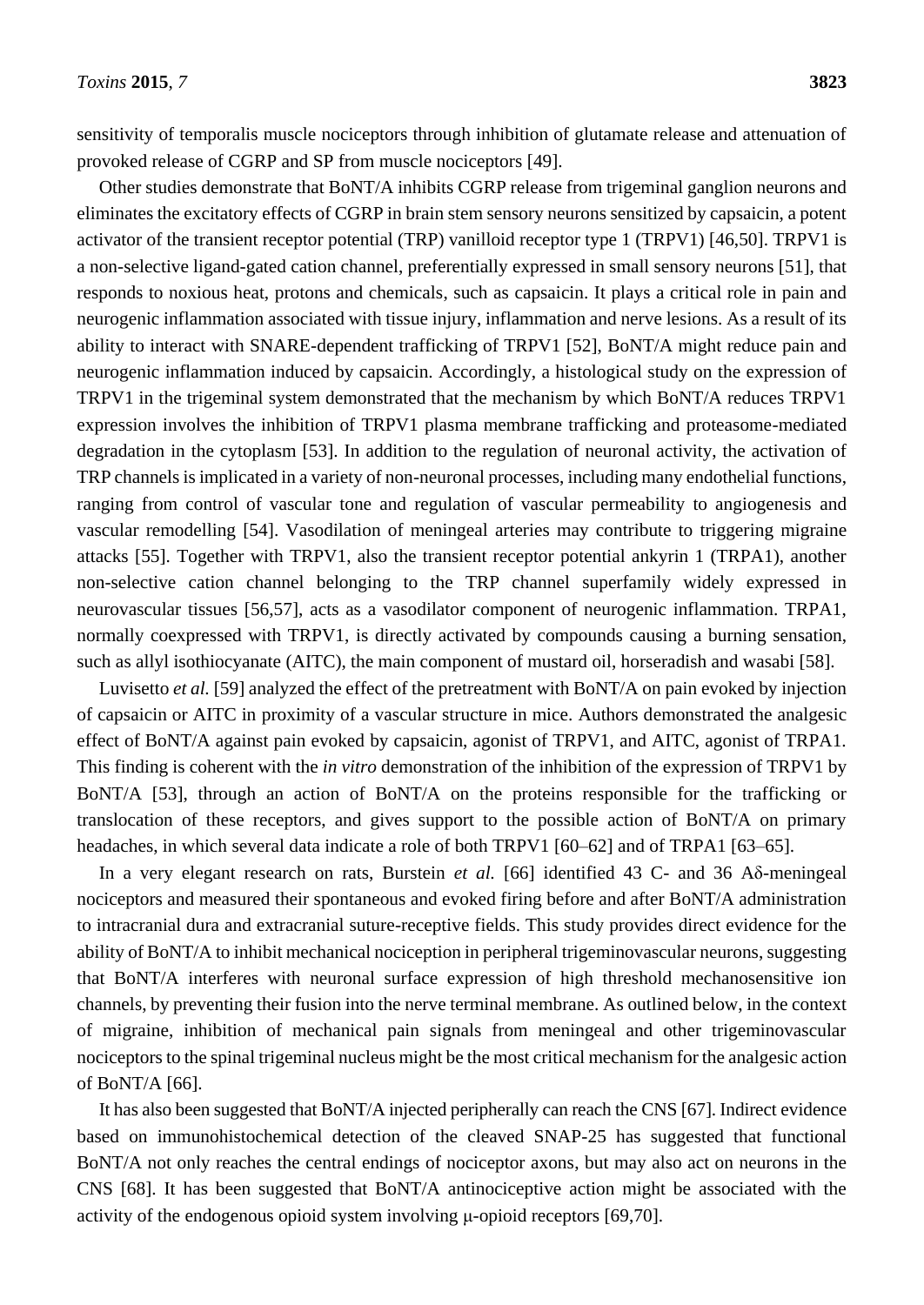Elucidating the important role of glial cells in pain [69] has opened up a new possibility for testing non-neuronal effects of BoNT/A in association with its antinociceptive/analgesic efficacy. In fact, it has been shown that satellite glial cells, in the trigeminal ganglion, contain SNAP-25 and release glutamate that is blocked by BoNT/A [71]. Similarly, cleaved SNAP-25 was found in dorsal root ganglia after peripheral injection of BoNT/A in the plantar surface of mice hind paw [72]. This finding is important since it demonstrates that BoNT/A may also reach and block vesicular release of glutamate from glial cells in the peripheral nervous system at the level of the sensory ganglia.

# *4.2. Mechanism-Based Evidence for the Analgesic Actions of BoNT/A: Human Experimental Pain Studies*

Animal pain models are highly beneficial in studying pain mechanisms or the antinociceptive action of potential analgesics [73,74]; however, since pain is a complex multi-dimensional experience, animal models cannot fully mimic the complex range of clinical phenomena and, hence, only provide some information when analgesic compounds are being tested in these models [75,76]. Therefore, for better understanding of the complexity and heterogeneity of human pain and the role of various factors, such as genetic, biological and psychological parameters, in pain and analgesic responses, well-characterized human-based pain research is required. Human experimental pain models have been introduced mimicking aspects of clinical pain conditions, such as hyperalgesia and allodynia, that can assist in the evaluation of analgesic effects [77,78]. However, no ideal human model of pain exists.

Human experimental pain models are designed based on standardized stimulation (e.g., mechanical, chemical, thermal, electrical) followed by a wide range of assessments of the evoked responses (e.g., quantitative sensory tests, neuroimaging, microdialysis) in healthy human volunteers [79,80]. These models utilizing multi-modal, multi-tissue approach can bridge the missing step between animal and clinical pain research and assist in proof-of-concept studies [81].

Several human experimental pain models have been employed to investigate the potential analgesic action of BoNT/A [82–90], and although they yielded both negative and positive outcomes, they have provided important mechanism-based principles that can be proposed for some analgesic actions of BoNT/A [91]. These studies were designed as double-blind and placebo-controlled studies, where BoNT/A was applied into the forearm, thigh or forehead of healthy volunteers. Selected locations are either based on ethical issues, accessibility or to mimic conditions similar to a specific pain condition. The experimental pain models were diverse, including capsaicin, glutamate, electrical or ultraviolet B (UVB) irradiation models. These studies were focused on BoNT/A-based products of onabotulinum toxin A (Botox®, Allergan, Inc., Irvine, CA, USA) or abobotulinum toxin A (Dysport®, Ipsen Biopharm Limited, Wrexham, UK).

BoNT/A is proposed to prevent peripheral nerve sensitization induced by local neuromodulator release and to indirectly attenuate nervous system sensitization that could be manifested as allodynia and hyperalgesia [91]. Therefore, success or failure of a human experimental pain model to demonstrate an antinociceptive effect of BoNT/A must be discussed in terms of the chosen experimental pain model, BoNT/A dose and location of BoNT/A administration relative to the pain stimulus [91]. Below, several of these experimental pain models and the effect of BoNT/A on their manifestations are presented.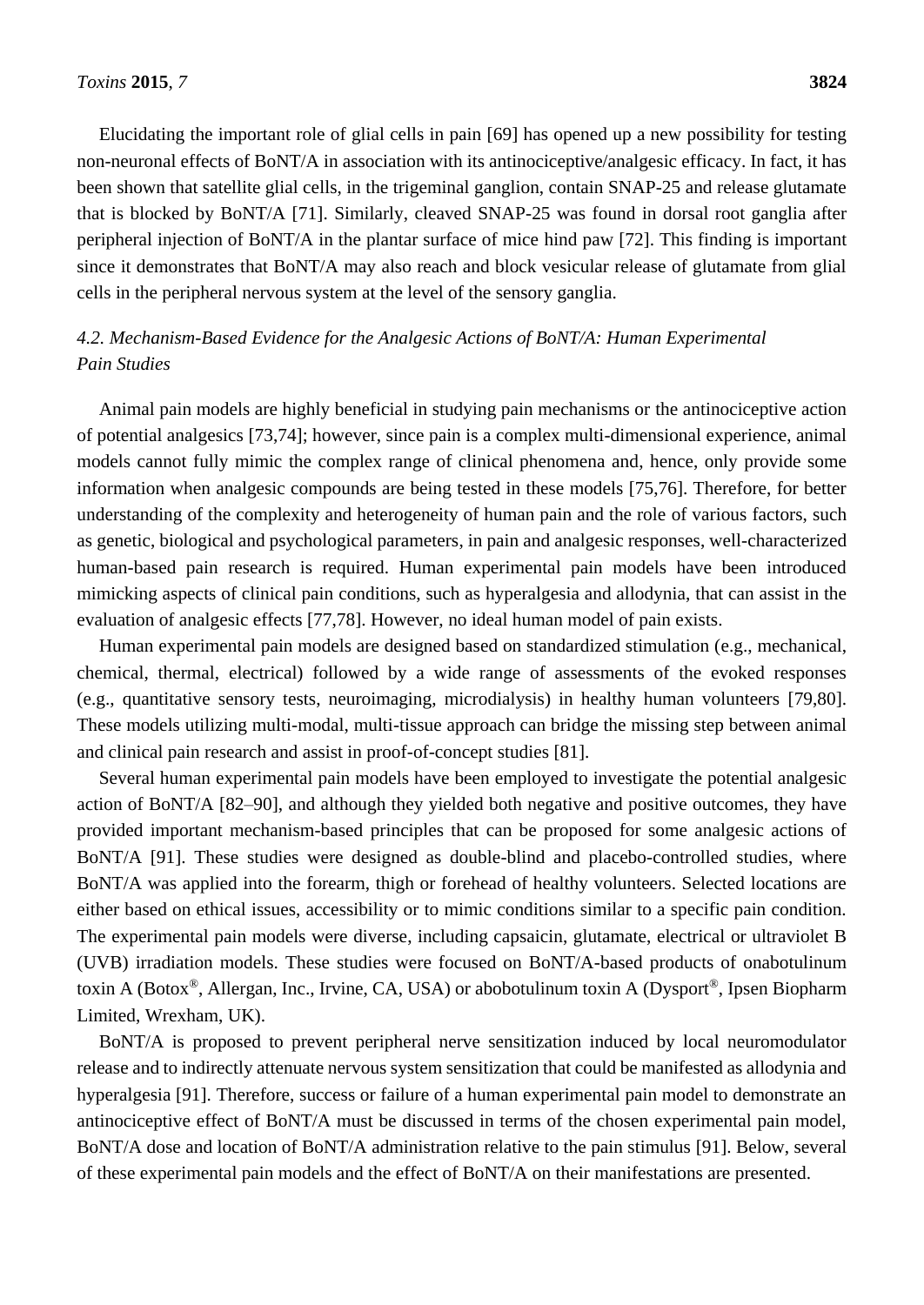Blersch *et al.* [83] evaluated the effect of BoNT/A (Dysport<sup>®</sup>; 100 U) *vs.* placebo on cutaneous nociception in forearms of healthy humans. Local electrical stimulation was applied, and heat and cold pain thresholds within the treated skin areas were measured with quantitative sensory testing (QST). The tests were done before BoNT/A treatment and after four and eight weeks. Results from this study showed no direct peripheral antinociceptive effect of BoNT/A. Krämer *et al.* [87] tested the effect of intracutaneous BoNT/A (Botox®; 5, 10, 20 U) *vs.* saline in healthy volunteers on transcutaneous electrical stimulation-elicited pain, mechanical hyperalgesia and neurogenic flare on Days 1, 2, 3, 7 and 14 after the injection. The study revealed only a limited analgesic effect of BoNT/A (reduction of electrically-induced pain by about 10%). Hyperalgesia to pin-prick and allodynia after electrical stimulation remained unchanged. The size of electrically-induced flare was smaller in the BoNT/A-treated arm. The electrical stimulation applied in these reports does not seem to be sensitive to BoNT/A [83,87]. BoNT/A has been known to not block action potential conduction [92], so the electrical stimuli applied in these models could bypass the nociceptive nerve terminals, where the toxin is active [91–93]. However, if the electrical stimulation could release some neuropeptides, for example CGRP, a change in peripheral blood flow (neurogenic flare) should be expected [91]. Neurogenic flare, e.g., resulting from the release of CGRP from the peripheral nociceptive nerve terminals, is expected to be reduced or blocked by BoNT/A, as Kramer *et al.* [87] observed. These results are in line with preclinical studies where neurogenic flare mediated by CGRP was more sensitive to BoNT/A than is pain and allodynia [91]. Another mechanism-based lesson learned from the electrical models is that the custom-made concentric electrode used in the study by Blersch *et al.* [83] produced a pinprick-like pain that is most likely evoked following selective depolarization of A-δ fibers in the skin. Recently, Paterson *et al.* [94] hypothesized that BoNT/A could block nociceptor transduction, since this group observed that intradermal administration of BoNT/A in healthy volunteers produced a marked and specific decrease in noxious mechanical pain sensitivity.

The capsaicin pain model, based on excitation of the sensory neurons via binding of capsaicin to TRPV1 channels, causes intense pain due to the release of neuropeptides, such as SP and CGRP [95]. Pre-treatment with BoNT/A dramatically reduces capsaicin-induced mechanical and thermal stimuli, as well as other pain-like behaviors in rodents [58,96]. In humans, the efficacy of BoNT/A on capsaicin-induced hyperalgesia or allodynia has been reported with conflicting results.

Voller *et al.* [90] studied healthy volunteers after intradermal administration of BoNT/A (Botox®; 30 U) into forearm *versus* saline. Heat pain threshold and tolerance and neuroselective testing of current pain threshold and tolerance were assessed up to 28 days after treatment, when capsaicin was administered into both forearms. Pain responsiveness and axon reflex flare were evaluated. The results of this study were negative, and BoNT/A showed no effect on pain perception or neurogenic inflammation. Schulte-Mattler *et al.* [88] administered BoNT/A (Dysport<sup>®</sup>; 100 U) *vs.* placebo in defined skin areas of healthy subjects' forearms and measured the heat and cold pain threshold with QST upon electrical stimulation with a pain-specific surface electrode. Capsaicin-induced flare and allodynia were also measured in the treated skin areas where capsaicin ointment was applied. This study revealed no BoNT/A effect on pain perception or neurogenic inflammation. The negative outcome in these models may be due to insufficient area overlap between BoNT/A and the pain stimulus or an inappropriate dose of BoNT/A [91]. Conversely, other groups have shown that BoNT/A reduces capsaicin-evoked pain and neurogenic vasodilatation in humans [84,86,97]. Tugnoli *et al.* [97] demonstrated that the BoNT/A and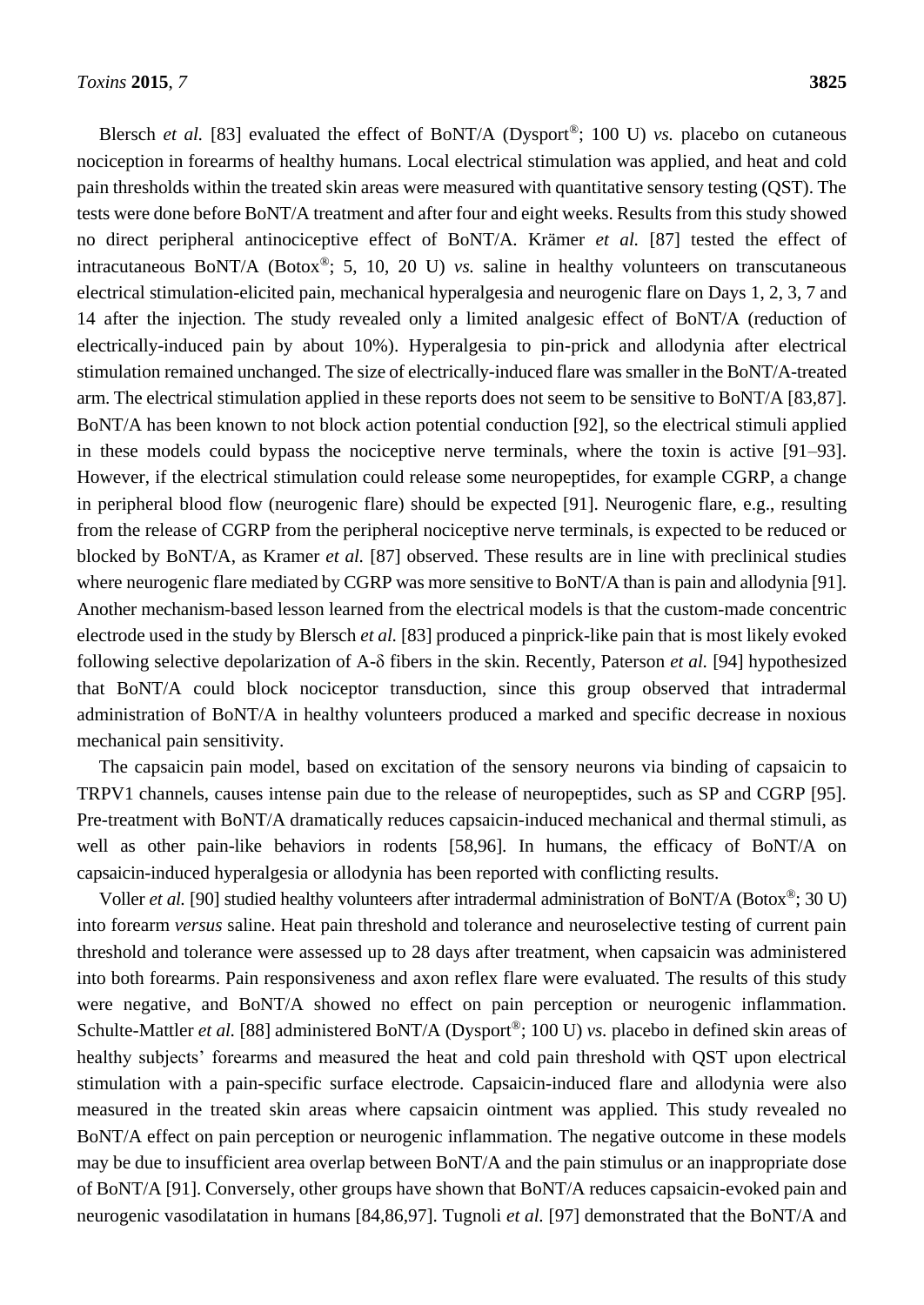capsaicin-treated areas must overlap to demonstrate an inhibition of capsaicin-induced pain sensation, flare area and changes in cutaneous blood flow, similar to Gazerani *et al.* [85,86]. Some aspects of trigeminal sensitization in association with migraine pathophysiology have been mimicked by application of capsaicin in the face and demonstrated that regardless of intramuscular or intradermal injection, BoNT/A is able to reduce pain, neurogenic flare and hyperalgesia induced by capsaicin. In line with the general hypothesis, the effects seen in these studies are most likely due to blockade of substance release (e.g., CGRP, SP, glutamate) by BoNT/A. Differences in capsaicin dose, location and timing are among the potential factors that can yield inconsistent results in different study designs. Recently, Matak *et al.* [98] have demonstrated in their animal models that BoNT/A targeting of TRPV1-expressing neurons might be associated with its selectivity for certain types of pain, which can explain some of the observations in human models.

Ultraviolet B model [99] has also been employed to test the anti-inflammatory and anti-hyperalgesic effect of BoNT/A. Sycha *et al.* [89] applied UVB irradiation. Thermal and mechanical pain and skin blood flow were measured, which remained unaffected in response to BoNT/A (Dysport®; 100 U). These negative observations might be due to the fact that the UVB model may be too severe or involve other mechanisms that are not sensitive to the inhibitory action of BoNT/A on substance release [89].

In a series of experiments [72,82,84], it was found that BoNT/A injected into the temporalis muscle significantly reduced intramuscular glutamate-evoked sensitization and vasomotor responses beginning 3 h after injection. The glutamate-induced pain and sensitization model was based on previous studies demonstrating that glutamate plays a role in peripheral sensitization and head pain [100]. Besides, the temporalis muscle is one of the craniofacial muscles injected with BoNT/A in the clinic for migraine prophylaxis [101]. Both the human and animal studies showed a similar line of evidence that pretreatment of temporalis muscle with BoNT/A could inhibit the glutamate-evoked pain and sensitization [72,82]. Bittencourt da Silva *et al.* [82] also presented, for the first time in humans, that BoNT/A decreased pain and cutaneous glutamate release provoked by capsaicin plus mild heat application to the volar forearm of healthy subjects. This dermal microdialysis study was performed in forearm based on the accessibility of the site and ethical issues against the facial region. Results from this study clearly demonstrated that capsaicin evoked glutamate release and that BoNT/A pretreatment dramatically reduced the evoked glutamate release. The outcome is in line with observations from a microdialysis study in rats [102] showing inhibition of glutamate release following a formalin-induced pain model. Hence, it is likely that lowering glutamate concentrations in the tissue can also contribute to the mechanisms of BoNT/A analgesia in humans.

Another potential mechanism involves SV2A, a synaptic vesicle protein isoform with high affinity for BoNT/A that mediates binding and internalization of the neurotoxin into peripheral neurons. Recently, levels of SV2A were investigated in tissues from patients with nerve injury [103]. In addition, the effects of BoNT/A on localization of TRPV1 and functional sensitivity to capsaicin stimuli were determined in cultured human dorsal root ganglion neurons [103]. Results from these studies suggest that differential levels of SV2A protein expression in clinical disorders may identify potential new targets for BoNT/A therapy.

Summing up all of the results reviewed above and referring to the mechanism of action discussed earlier, although an important difference is acknowledged to exist between the peripheral and central sensitization in experimental acute pain *versus* chronic pain conditions, it can be proposed that BoNT/A,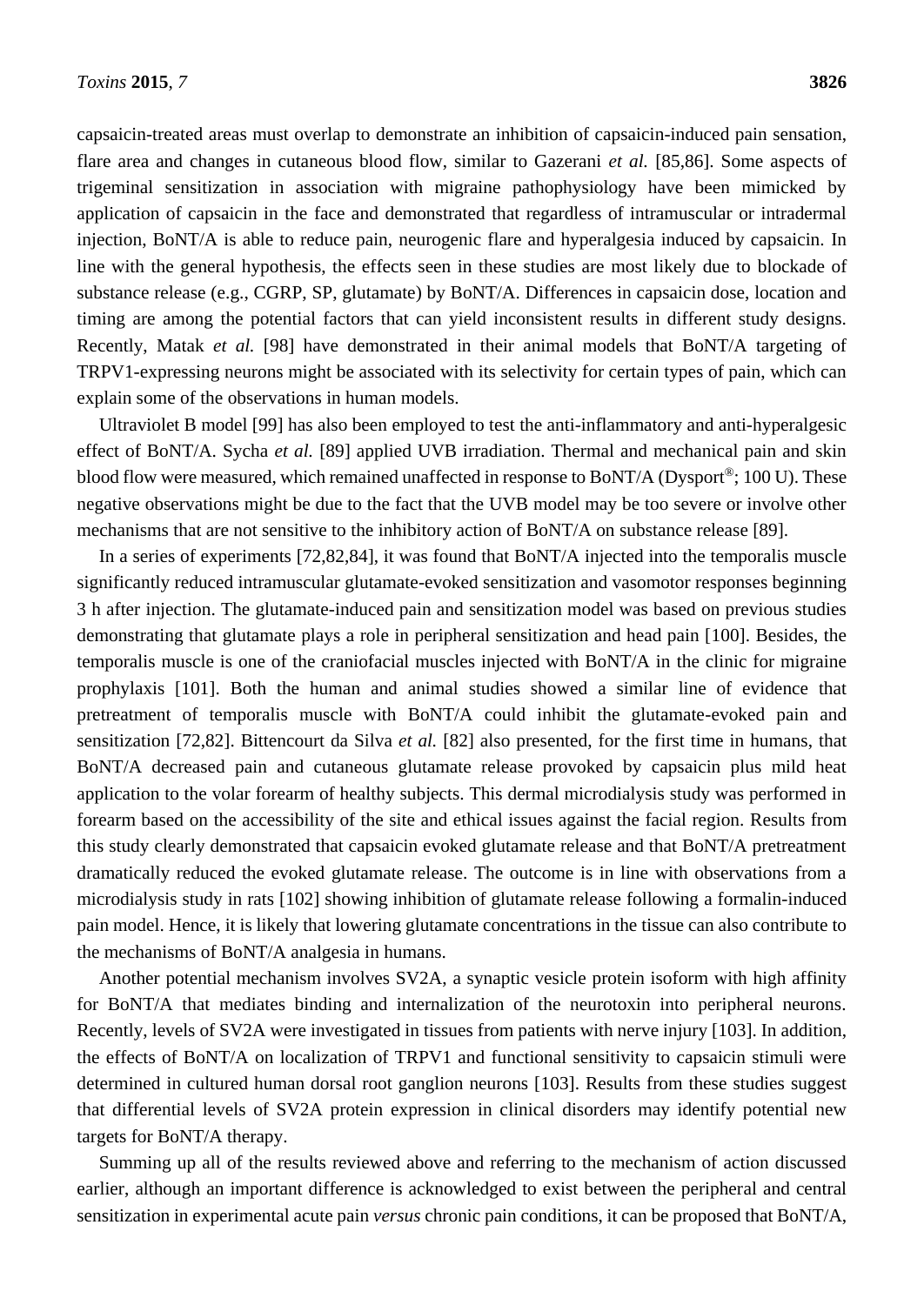following administration in the periphery, interacts with peripheral nociceptive neurons, where it inhibits the release of nociceptive mediators, such as glutamate, SP and CGRP, from peripheral nociceptors. Accordingly, evidence in favor of an effect of BoNT/A on the release of CGRP was also reported by Cernuda-Morollon *et al.* [104], who measured the plasma level of CGRP in 83 patients with chronic migraine after one month from treatment with BoNT/A (Botox®; 155–195 U). CGRP levels after BoNT/A treatment were significantly lower as compared to CGRP levels before BoNT/A treatment. Blocking the release of these neurotransmitters inhibits neurogenic inflammation and peripheral sensitization, which potentially blocks the development of central sensitization [91,105,106].

#### **5. Use of BoNT/A for Therapeutic Treatment of Headache: Evidence from Clinical Studies**

The precise mechanism of BoNT/A as analgesic is still not completely elucidated, and it remains an area of great interest and ongoing research. This notwithstanding, whatever the mechanism of action, the analgesia and low systemic side effects observed in prospective pilot studies have led to the growing interest for the use of BoNT/A for headache therapy. However, systematic large clinical trials using BoNT/A for headache conditions have resulted in a variety of positive and negative findings. In this section, we revise the evidence for the "pros and cons" of the use of BoNT/A as an analgesic for headache conditions. Due to the vastity of the argument involved, we restrict our analysis on the three main types of primary headaches, as summarized in Table 1. A literature search was performed on the PubMed NCBI database, using the word "botulinum" as the search keyword in combination (AND) with either "migraine", or "headache", or "tension-type headache", or "trigeminal", or "cephalalgia". Moreover, searches were limited to "clinical trials" as the article type and "humans" as the species. For migraine (Section 5.3), the search was limited to years starting from 2010 to nowadays, because we reviewed only clinical trials after the FDA approval for the use of onabotulinum toxin A for chronic migraine [107].

#### *5.1. Tension-Type Headache*

TTH is the most common primary headache and one of the most common forms of pain. The pathogenesis of TTH is still not clear, and there are only a few drugs available for the treatment of chronic TTH, the main options being antidepressants. TTH has often been associated with increased pericranial muscle tone [108]. Table 2 summarizes relevant clinical trials where the effects of BoNT/A in the treatment of TTH have been reported.

The use of BoNT/A in TTH was first considered by Relja [109] in an open-label, 12-week prospective study followed, a few years later, by an open-label long-term study (30 patients; 18-month duration), as well as a double-blind, placebo-controlled study (16 patients; eight-week duration) in patients diagnosed for chronic TTH who have been unsatisfactorily treated with standard prophylactic medication, including antidepressants [110]. BoNT/A (Botox®; 40–95 U) was injected into the pericranial muscles every three months during the 18 months in an open-label study or only once in the double-blind study. All of the patients injected with BoNT/A showed reduced severity of headache, reduced pericranial muscle tenderness and increased headache-free days during the treatment [110]. In another open-label prospective study [111], 46 patients with a primary clinical diagnosis of chronic TTH coexisting with temporomandibular disorder (TMD) were treated with BoNT/A (Botox®; 150 U) injected bilaterally into masseter and temporalis muscles. Subjects were followed on a monthly basis for three months after the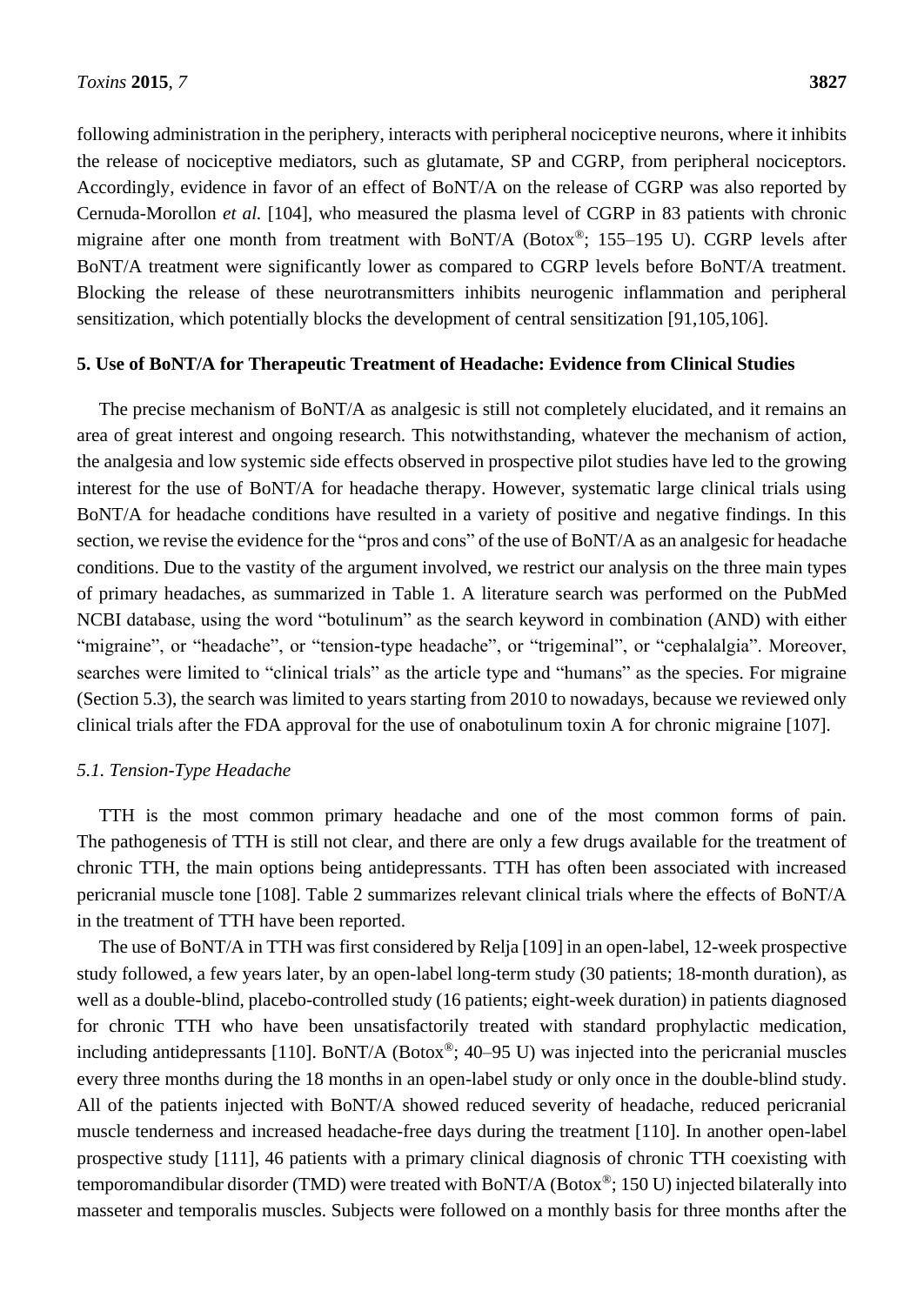injection. The subjects with chronic TTH and TMD symptoms reported a 50% or greater improvement in headache pain. The number of headache-free days also improved post-injection. Smuts *et al.* [112] carried out a double-blind placebo-controlled study, in which 37 patients with chronic TTH received BoNT/A (Botox®; 100 U), injected into the temporalis or cervical muscles of the neck. Clinical outcome was measured over a four-month study period using headache diaries and chronic pain index scores. Patients treated with BoNT/A showed an improvement in headache severity over the four-month study period, with the number of headache-free days increased significantly and an improvement in quality of life following BoNT/A injection.

At the same time, well-designed studies failed to show a significant effect of the toxin on improving headache in patients diagnosed with chronic TTH. Schmitt *et al.* [113] conducted a randomized, placebo-controlled study to examine the effect of BoNT/A (Botox®; 20 U) injected into frontal and temporal muscles in patients with chronic TTH. During a baseline of four weeks and a post-treatment period of eight weeks, some improvement in affective variables was demonstrated in the botulinum group, but important outcome variables, such as pain intensity, the number of pain-free days and consumption of analgesics, were not statistically different between the groups. However, it should be noted that the dose of BoNT/A used by Schmitt *et al.* [113] was unusually low. A higher dose of BoNT/A (Dysport®; 200 U) was used by Rollnik *et al.* [114] in a double-blind, placebo-controlled study with 21 patients diagnosed for TTH. Injections were performed bilaterally into fronto-occipital and temporal muscles. No significant differences between placebo and treatment could be observed with respect to the frequency and duration of headache attacks and quality of life parameters, after 4–12 weeks post-treatment. Gobel *et al.* [115] treated 10 patients each with either BoNT/A (Botox®; 20 U) or placebo, but no reduction was found, either in pain intensity, pain-free days or in the use of analgesics. Botulinum toxin was not proven effective in the treatment of chronic tension-type headache also in more significant clinical trials, with a larger number of patients, as reported by Padberg *et al.* [116] and by Schulte-Mattler *et al.* [117].

Silberstein *et al.* [118] conducted a multicenter large trial, enrolling 300 patients, on the efficacy of BoNT/A in chronic TTH. Patients were randomized to receive placebo or different doses of BoNT/A (Botox<sup>®</sup>; 50–150 U), and post-injection follow-up evaluations were on Days 30, 60, 90 and 120. For TTH-free days per month, all groups improved at the Day 60 primary endpoint. There was no statistically-significant difference between placebo and the four BoNT/A groups, but a significant difference, favoring placebo *vs.* BoNT/A 150 U, was observed. At Day 90, significantly more patients reported a 50% decrease in headache days in several BoNT/A groups, suggesting that a longer period of evaluation may be needed to see a treatment effect.

Contrasting results from prophylactic treatment of TTH with BoNT/A may be related to a mix of not well-controlled and standardized conditions, such as the injection protocol, the BoNT/A dosage range, the patient population and its numerical consistency or the use of concomitant prophylactic headache medication with other drugs.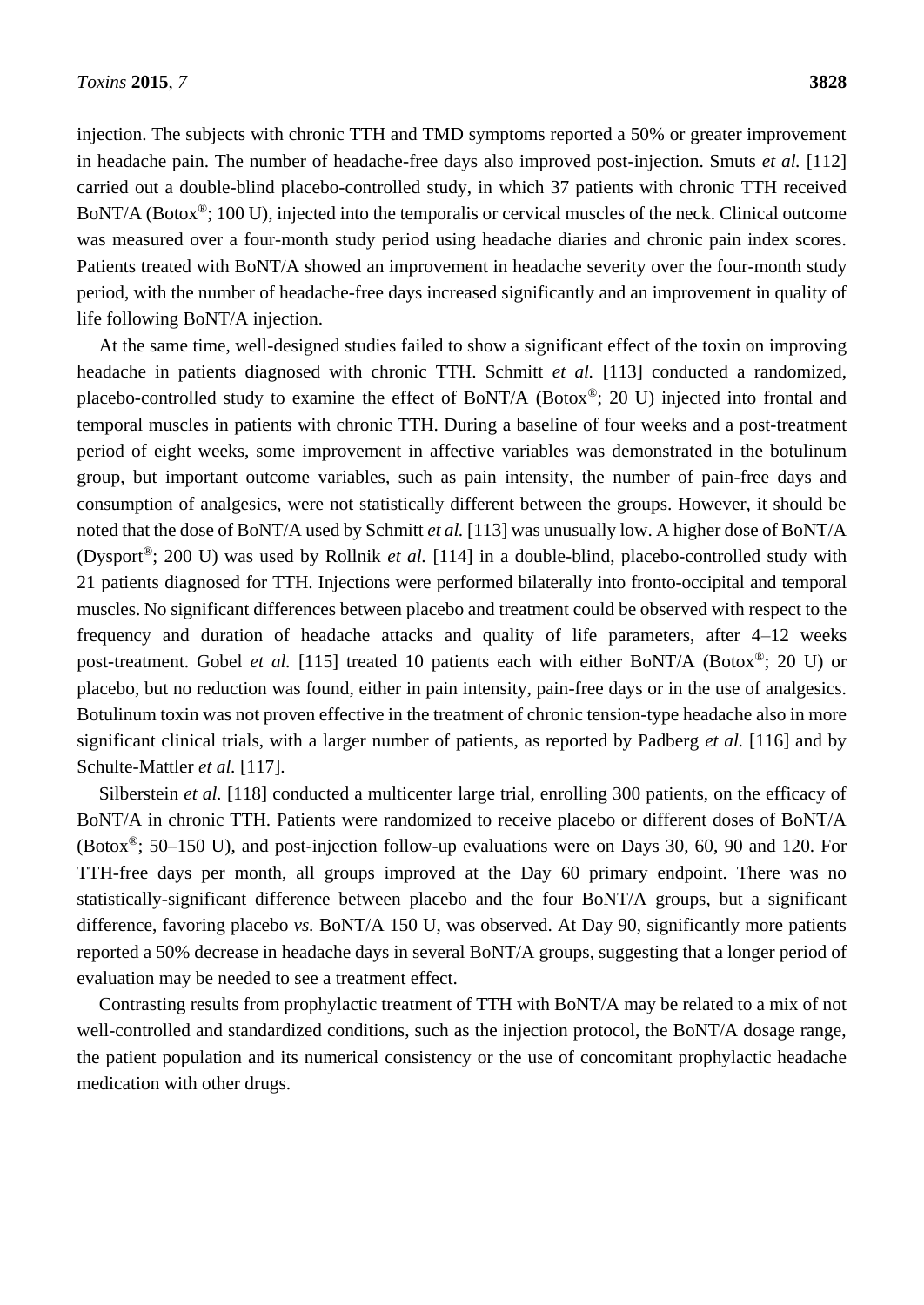| <b>Authors</b>                  | Study $(1)$ | Patients <sup>(2)</sup> | BoNT/A $(3)$   | Injected Muscles <sup>(4)</sup> | Outcomes <sup>(5)</sup> | Ref.    |
|---------------------------------|-------------|-------------------------|----------------|---------------------------------|-------------------------|---------|
| Gobel et al., 1999              | $DP/6$ w    | $10 (+10)$              | <b>B</b> 20 U  | frontal, auricular,<br>splenium |                         | [115]   |
| Smuts et al., 1999              | DP/4m       | $37 (+15)$              | <b>B</b> 100 U | temporalis, cervical            | $+$                     | [112]   |
| Rollnik et al., 2000            | $DP/4-12$ w | $11 (+10)$              | D 200 U        | fronto-occipital, temporal      |                         | [114]   |
| Schmitt et al., 2001            | $DP/4-8$ w  | $30 (+29)$              | <b>B</b> 20 U  | frontal, temporalis             |                         | [113]   |
| Freund and Schantz, 2002        | PO/3 m      | 46                      | <b>B</b> 150 U | masseter, temporalis            | $+$                     | [111]   |
| Padberg et al., 2004            | $DP/12$ w   | $19 (+21)$              | <b>B</b> 100 U | multiple pericranial            | -                       | [116]   |
| Relja and Telarovic, 2004       | $PO/18$ m   | 30                      | B 45-90 U      | multiple pericranial            | $+$                     | [110]   |
| Relia and Telarovic, 2004       | $DP/8$ w    | $8 (+8)$                | B 45-90 U      | multiple pericranial            | $^{+}$                  | $[110]$ |
| Schulte-Mattler et al.,<br>2004 | $DP/12$ w   | $53 (+54)$              | D 500 U        | multiple pericranial            |                         | [117]   |
| Silberstein et al., 2006        | DP/4m       | $250 (+50)$             | B 50-150 U     | multiple pericranial            | $+/-$                   | [118]   |

**Table 2.** Clinical trials with botulinum neurotoxin A (BoNT/A) in patients diagnosed for TTH.

(1) PO = prospective open-label; DP = double-blind placebo-controlled;  $w =$  weeks; m = months; duration time indicates total time of study including post-treatment period. (2) In DP studies, patients were randomized into two groups, and (+*n*) indicates the number of patients who received placebo injections (saline). (3) Maximal doses of injected BoNT/A;  $B = Botox^{\circledast}$ ;  $D = Dysport^{\circledast}$ . (4) Depending on the protocol, injections may be single or repeated at regular intervals, mono- or bi-lateral and single or multiple sites. (5) Positive (+) outcomes indicate any statistical improvements in important outcome variables, such as pain intensity, the number of pain-free days, consumption of analgesics, frequency of headache attacks and quality of life parameters. Negative (−) outcomes indicate no statistical differences between the BoNT/A and placebo groups.

Recently, Jackson *et al.* [119] performed a meta-analysis on randomized controlled trials on the use of BoNT/A in association with chronic TTH and concluded that the majority of randomized, double-blind and placebo-controlled trials do not confirm the assumption that BoNT/A could be a prophylactic efficacious treatment of TTH disorders. In summary, the weight of the evidence "pro and con" for the use of BoNT/A in chronic TTH actually is unbalanced towards "con", and further studies are needed to completely clarify this issue.

The lack of a proven efficacy of BoNT/A on TTH has two faces. On the one side, the lack of effect of its myorelaxant action confirms the scarce role of muscle hyperactivity in TTH (in spite of its name); on the other side, it suggests a mechanism of pain for which the toxin does not work, in spite of some similarities and the not so infrequent copresence of TTH and migraine in the same patient.

#### *5.2. Trigeminal Autonomic Cephalalgias and Trigeminal and Occipital Neuralgias*

Relevant clinical trials for the treatment of TACs and trigeminal and occipital neuralgias with BoNT/A are summarized in Table 3.

Botulinum toxin type A has recently been studied as a new preventive treatment for patients with TACs, mainly CH, with limited success. Only one open-label single-center study evaluated the efficacy and tolerability of BoNT/A in the treatment of CH [120]. Twelve male patients with episodic  $(n = 3)$  or chronic ( $n = 9$ ) CH were treated with a cumulative dose of BoNT/A (Botox<sup>®</sup>; 50 U) into the ipsilateral pericranial muscles. The effect of BoNT/A was limited. One patient with chronic CH experienced a total cessation of attacks, and in two patients, attack intensity and frequency were improved. In another patient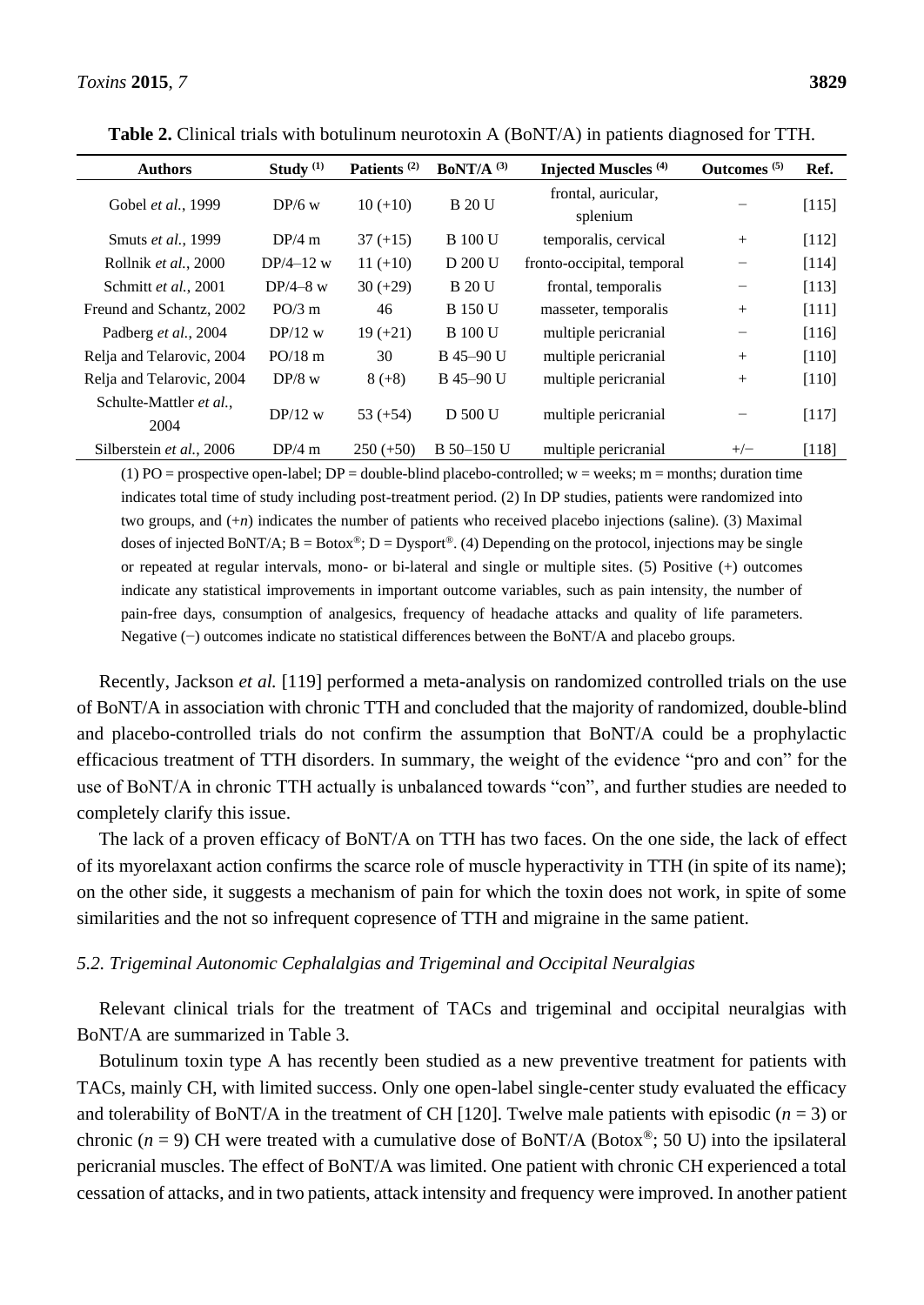with chronic CH, typical attacks were not influenced, but an ipsilateral continuous occipital headache was improved significantly. Patients with episodic CH did not benefit from BoNT/A treatment. Although these findings provide evidence that BoNT/A may be beneficial as a therapy for patients with chronic CH, as of yet, no multicenter, randomized, controlled studies for CH have been published to confirm the results seen in this open-label study.

Instead, several reports concern the use of BoNT/A for the treatment of trigeminal (TN) and occipital neuralgia (ON). TN is a severe chronic pain syndrome characterized by an excruciating, brief electric shock-like paroxysmal pain in one or more branches of the trigeminal nerve. It can occur either spontaneously or upon gentle tactile stimulation of a trigger zone on the face or in the oral cavity [121,122]. Till now, there are no specific drugs for TH, and the pharmacotherapy of TN includes the use of antiepileptic drugs, like carbamazepine, baclofen, lamotrigine, gabapentin or sodium valproate, among others [121]. In the past few years, several reports on the successful use of BoNT/A in patients with TN seem to open a new way to contrast this refractory chronic pain.

In an open-label pilot study, Borodic and Acquadro [123] injected BoNT/A (Botox<sup>®</sup>; 30–50 U) as multifocal injections over the dermatome where pain was experienced in 11 patients diagnosed for TN, and eight patients responded positively to treatment. Piovesan *et al.* [124] observed a nearly complete pain relief in 13 patients after subdermal injections of BoNT/A (unspecified; 3.22 U/cm<sup>2</sup>) directly into the affected facial regions, among the branches of the trigeminal nerve, for 10 days. Turk *et al.* [125] injected BoNT/A (Botox®; 100 U) into the region of the zygomatic arch of eight patients and found that it was effective at treating TN. Zuniga *et al.* [126] treated 12 patients of TN with BoNT/A (Botox®; 20–50 U) injected subcutaneously in divided doses at various trigger zones along the involved branch of the trigeminal nerve. Patients were evaluated at weekly interval for eight weeks, and 10 patients benefited from BoNT/A and remained pain-free for an average period of 60 days. Beneficial effects of BoNT/A injections into the trigger zone of TN were observed also in another pilot [127] and in two case report [128,129] studies.

After positive outcomes from these prospective studies, double-blind and placebo-controlled trials were conducted. In a 12-week follow-up randomized, double-blind, placebo-controlled trial, Wu *et al.* [130] injected BoNT/A (Lanzhou Biological Products Institute; 75 U) intradermally and/or submucosally into trigger zones of 22 patients, while 20 patients received placebo, diagnosed for TN. BoNT/A significantly reduced pain intensity at Week 2 and pain attack frequency at Week 1. The efficacy was maintained throughout the course of the study: BoNT/A-treated patients reported that pain had improved by the end of the study. This positive result was further confirmed by Zhang *et al.* [131]. In another trial, Shehata *et al.* [132] treated 20 patients with intractable TN. Patients were randomized in a double-blind way, and each patient received either BoNT/A (Botox®; 100 U) or placebo, and it was found that pain reduction at the 12-week endpoint was significant in the BoNT/A group. Beneficial effects of BoNT/A were also reported by Xia *et al.* [133], who injected, in the painful area, 87 patients with one-branch classical TN, and it was found that BoNT/A treatment can significantly relieve the pain; moreover, a reduction of anxiety, depression and sleep disorders together with an increase of the quality of life were observed.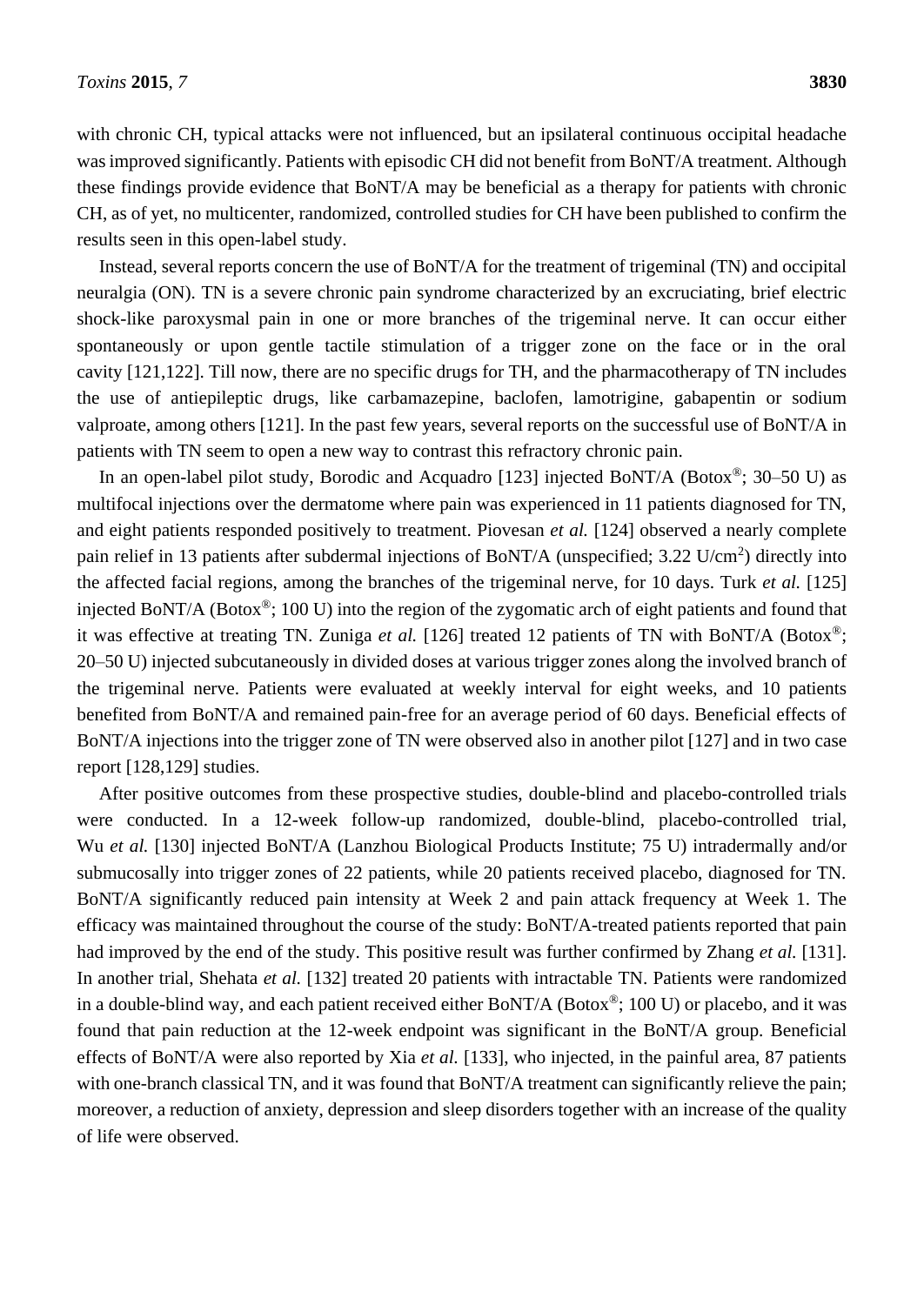|                           |  |  |  |  | <b>Table 3.</b> Clinical Trials with BoNT/A in patients diagnosed for CH, trigeminal (TN) or |  |
|---------------------------|--|--|--|--|----------------------------------------------------------------------------------------------|--|
| occipital neuralgia (ON). |  |  |  |  |                                                                                              |  |

| <b>Authors</b>             | Study $(1)$                                               | Patients <sup>(2)</sup> | BoNT/A $(3)$   | Injection Sites <sup>(4)</sup>  | Outcomes $(5)$ | Ref.    |  |  |  |  |
|----------------------------|-----------------------------------------------------------|-------------------------|----------------|---------------------------------|----------------|---------|--|--|--|--|
| Cluster Headache           |                                                           |                         |                |                                 |                |         |  |  |  |  |
| Sostak et al., 2007        | 12<br>$PO/3-10 m$<br><b>B</b> 50 U<br>pericranial muscles |                         | $+/-$          | $[120]$                         |                |         |  |  |  |  |
| Trigeminal Neuralgia       |                                                           |                         |                |                                 |                |         |  |  |  |  |
| Borodic and Acquadro, 2002 | PO/4 m                                                    | 11                      | B 30-50 U      | dermatome with pain             | $^{+}$         | [123]   |  |  |  |  |
| Allam et al., 2005         | $CR/3$ m                                                  | 1                       | <b>B</b> 16 U  | hemifacial region               | $^{+}$         | [128]   |  |  |  |  |
| Piovesan et al., 2005      | $PO/2$ w                                                  | 13                      | n.a.           | subdermal facial region         | $^{+}$         | [124]   |  |  |  |  |
| Turk et al., 2005          | PO/n.a.                                                   | 8                       | <b>B</b> 100 U | zygomatic arch                  | $^{+}$         | [125]   |  |  |  |  |
| Zuniga et al., 2008        | $PO/8$ w                                                  | 12                      | B 20-50 U      | subcutaneous trigger zone       | $^{+}$         | $[126]$ |  |  |  |  |
| Ngeow et al., 2010         | $CR/5$ m                                                  | $\mathbf{1}$            | <b>B</b> 100 U | nasal and mental trigger zone   | $^{+}$         | [129]   |  |  |  |  |
| Bohluli et al., 2011       | $PO/6$ m                                                  | 15                      | <b>B</b> 50 U  | trigger zone                    | $^{+}$         | [127]   |  |  |  |  |
| Wu et al., 2012            | $DP/12$ w                                                 | $22 (+20)$              | L 75 U         | intradermal skin or oral mucosa | $^{+}$         | [130]   |  |  |  |  |
| Sheata et al., 2013        | $DP/12$ w                                                 | $10 (+10)$              | <b>B</b> 100 U | subcutaneous at trigger zone    | $^{+}$         | [132]   |  |  |  |  |
| Zhang et al., 2014         | $DP/8$ w                                                  | $56 (+28)$              | L 25-75 U      | intradermal skin or oral mucosa | $^{+}$         | $[131]$ |  |  |  |  |
| Xia et al., 2015           | $DP/8$ w                                                  | $47 (+40)$              | L 50 U         | facial pain area                | $^{+}$         | $[133]$ |  |  |  |  |
| Occipital Neuralgia        |                                                           |                         |                |                                 |                |         |  |  |  |  |
| Volcy et al., 2006         | $CR/10$ m                                                 | 1                       | n.a. 40.5 U    | masseter and zygomatic muscles  | $^{+}$         | [134]   |  |  |  |  |
| Kapural et al., 2007       | $PO/4$ w                                                  | 6                       | B 50-100 U     | greater occipital nerve         | $^{+}$         | [135]   |  |  |  |  |
| Taylor et al., 2008        | $PO/12$ w                                                 | 6                       | <b>B</b> 50 U  | greater occipital nerve         | $+/-$          | [136]   |  |  |  |  |

(1)  $CR = case$  report;  $PO = prospective$  open-label;  $DP = double$ -blind placebo-controlled; w = weeks;  $m =$  months; duration time indicates total time of study including post-treatment period. (2) In DP studies, the patients were randomized into two groups, and (+*n*) indicates number of patients who received placebo injections (saline). (3) Maximal doses of total injected BoNT/A; B = Botox®; L = Lanzhou Biological Products Institute, China; n.a. = not available. (4) Depending on the protocol, injections may be single or repeated at regular intervals, mono- or bi-lateral and single or multiple sites. (5) Positive (+) outcomes indicate any statistical improvements in important outcome variables, such as pain intensity, the number of pain-free days, consumption of analgesics, frequency of headache attacks and quality of life parameters. Negative (−) outcomes indicate no statistical differences between the treated and placebo groups.

From these studies, it can be reasonably concluded that BoNT/A may provide a clinically-significant benefit for the treatment of adult TN patients. However, well-designed randomized, controlled, double-blinded trials with a larger number of patients are still lacking, and future adequately-powered studies are needed.

ON was another neuralgia where a positive effect of BoNT/A was reported; one case report and two prospective studies are available up to now [134–136]. ON is defined as a paroxysmal shooting or stabbing pain in the dermatomes of the nervus occipitalis major and/or nervus occipitalis minor. The pain originates in the suboccipital region and radiates over the vertex. Kapural *et al.* [135] describe a series of six patients with severe ON who received conservative and interventional therapies without significant relief. This group then underwent occipital nerve blocks using the BoNT/A (Botox®; either 50 U or 100 U if bilateral). A significant decrease in pain was observed at four weeks follow-up in five out of six patients following BoNT/A occipital nerve block. Taylor *et al.* [136] injected BoNT/A (unspecified; 50 U) into regions traversed by the greater and lesser occipital nerve in six subjects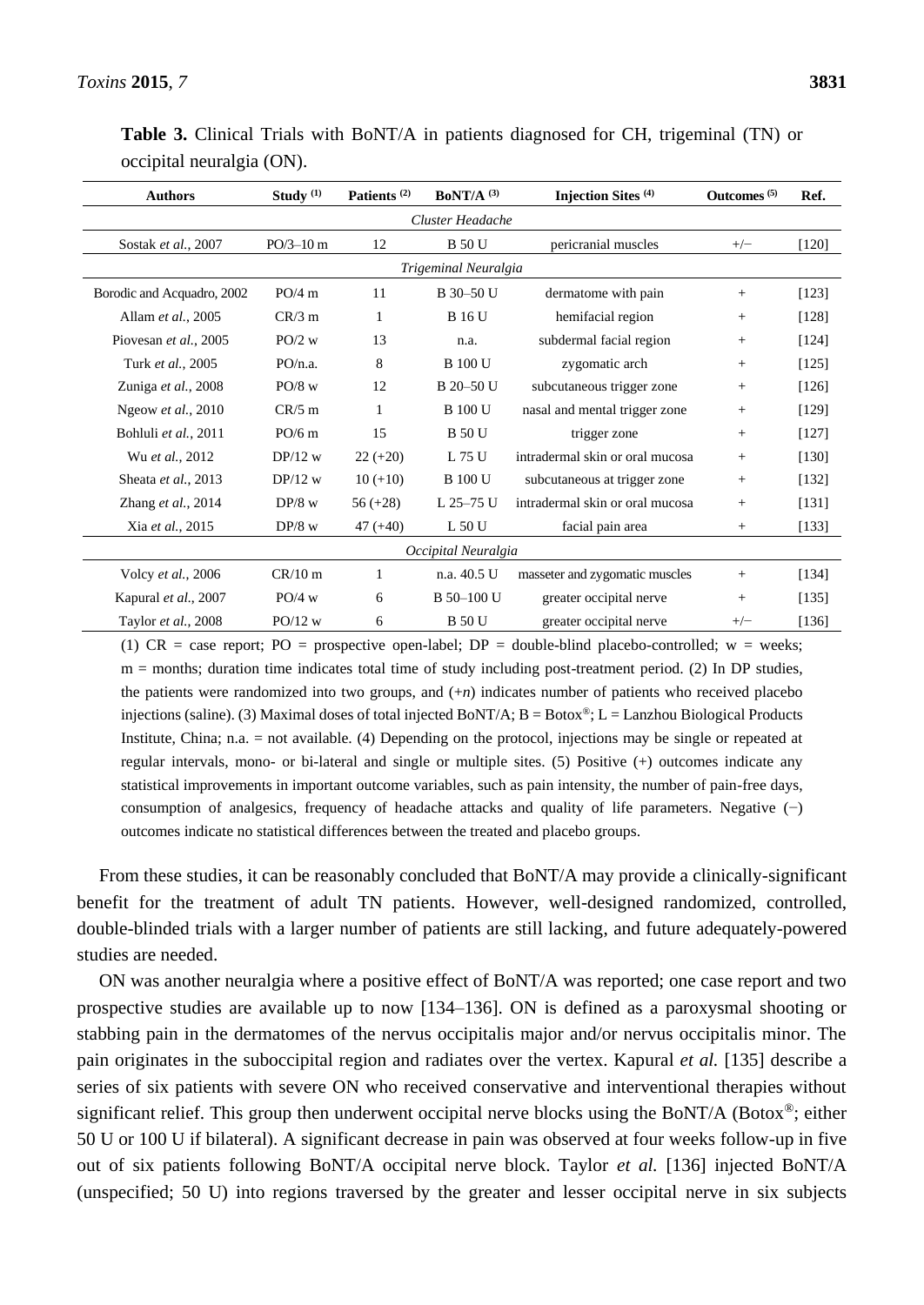diagnosed with ON. The sharp/shooting type of pain showed improvement during most of the trial period. Furthermore, the headache-specific quality of life exhibited some significant improvement by six weeks that continued through Week 12. However, no significant reduction in pain medication usage was demonstrated. Results from these pilot studies suggest that further large placebo-controlled trials are warranted before indicating BoNT/A as an alternative therapy against ON.

#### *5.3. Migraine*

According to different studies, 2%–15% of the world's population suffers from migraine, which is characterized by frequently severe headaches, often accompanied with nausea, vomiting and increased sensitivity to sound and light. Attacks may widely vary in frequency. If they occur on 15 or more days per month (with the feature of migraine on at least eight days per month), the disorder is called "chronic migraine" (CM) based on the International Classification of Headache Disorders (ICHD-3; [26]), otherwise, it is an "episodic migraine" (EM). The former is obviously more uncomfortable, and therefore, its treatment is a major challenge.

The commonly-used prophylaxis agents for migraine include adrenergic blockers, calcium channel blockers, tricyclic antidepressants and anticonvulsants. Due to the limited efficacy of the currently available therapies and also the undesirable safety profile of the majority, many efforts have been done to find new drugs for migraine treatment, and this has led to examining BoNT/A.

Systematic double-blind, placebo-controlled randomized trials using BoNT/A (mainly Botox®) as a therapeutic drug for migraine have resulted in a mix of positive and negative findings (see Table 1 in [137]). Participants in these trials were patients suffering from either EM (less than 15 attacks per month; 11 trials) or CM (more than 15 attacks per month; 10 trials). Out of 11 clinical trials in patients suffering from EM, only three showed the efficacy of BoNT/A in reducing migraine symptoms. Thus, up to date, based on the available data, BoNT/A has not been convincingly shown to be effective in the prevention of EM [138].

In CM prophylaxis, available randomized, double-blind, placebo-controlled trials suggest that BoNT/A is effective at improving headache symptoms and quality of life. In fact, out of 10 clinical trials in patients suffering from CM, only two reported negative results (see Table 1 in [137]). Based on these available data, on 15 October 2010, the new indication for the use of BoNT/A for the prophylaxis of headaches in adults with CM was approved by the U.S. agency, FDA [107], followed by approval from European and National agencies in recent years. Approval came from evidence presented to the agencies from two large studies conducted in North America and Europe entitled Phase III Research Evaluating Migraine Prophylaxis Therapy (PREEMPT 1 and 2; 1384 patients enrolled across both trials), funded by Allergan Inc., showing a reduction in the frequency of migraine attacks for migraine sufferers undergoing the Botox<sup>®</sup> treatment [139,140]. The total dose of injected BoNT/A ranged from 155 U–195 U, administered to 31 sites in seven head and neck muscles every 12 weeks for two cycles with the first injection at the starting day. Both PREEMPT trials had two endpoints: the primary endpoint was the change in frequency of headache episodes at Week 24 compared to the baseline, while the secondary endpoint was the change in frequency of headache days at Week 24 compared to the baseline. PREEMPT 1 showed no significant improvement in the frequency of headache episodes, but significant reduction in the frequency of headache days, while PREEMPT 2 showed significance both in the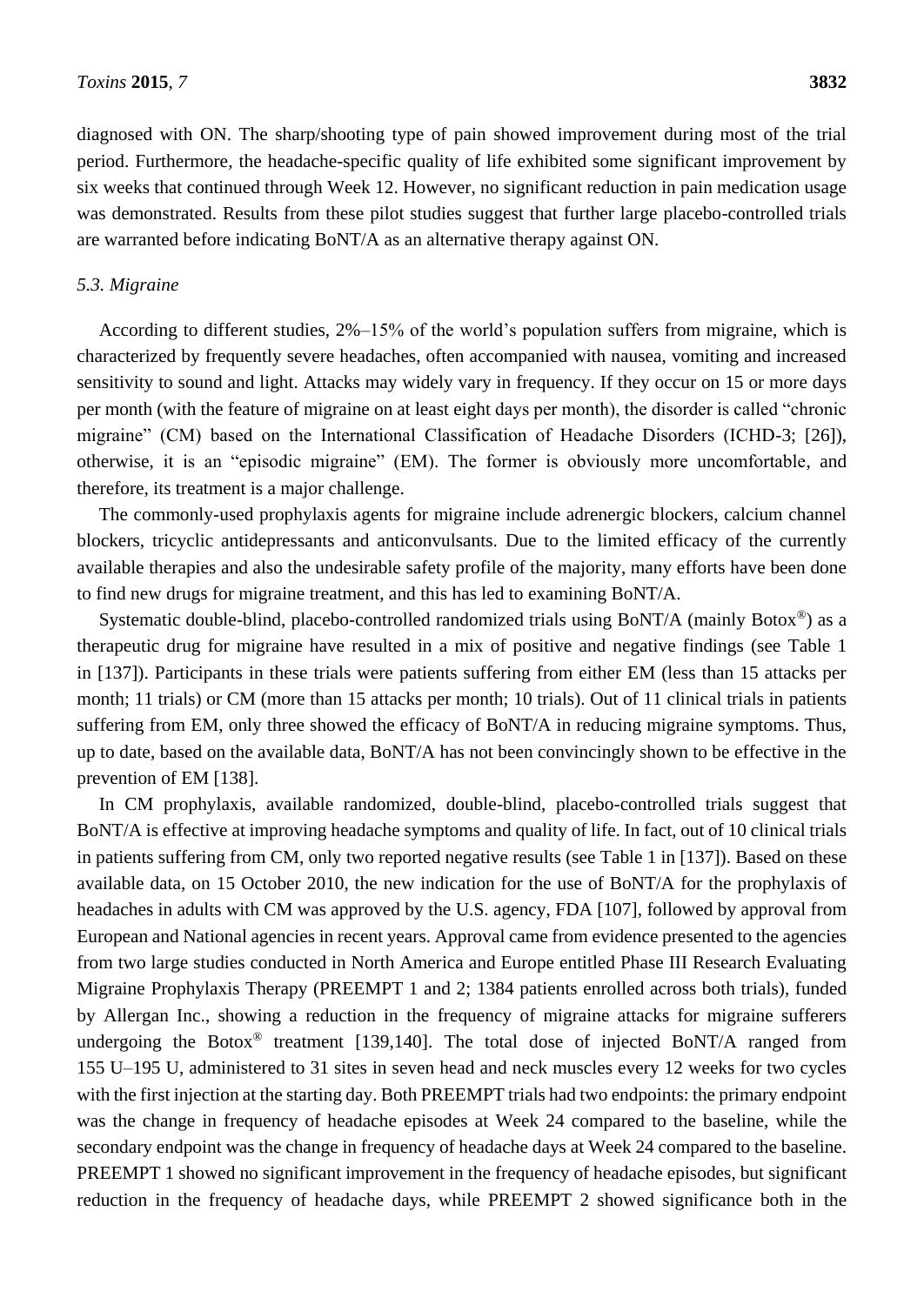reduction of the frequency of headache days and the frequency of headache episodes. Pooled together, the combined results of PREEMPT 1 and 2 were significant, but the therapeutic gain over placebo was only an 11% significant reduction in headache days after six months [141]. Although it is still open to debate whether such low efficacy would be effective in refractory CM, significant improvements in treated patients *vs*. placebo groups were obtained in other variables, such as the frequency of severe headache days, the cumulative hours of headache per day and the proportion of patients with severe disability. In a subgroup of the PREEMPT study, Silberstein *et al.* [142] analyzed patients who had medication overuse (MO) together with chronic migraine (MO + CM;  $65.3\%$  of 1384 patients). At 24 weeks, MO + CM patients demonstrated significant reduction of headache days compared to placebo, and triptan intake was significantly reduced in  $MO + CM$  patients after BoNT/A treatment. The authors concluded that BoNT/A treatment is effective not only in CM patients without MO, but also with MO.

Continued development of BoNT/A for CM focused on longer term studies to establish the long-term efficacy and safety of BoNT/A. For example, PREEMPT studies continued, and data up to 56 weeks have been published [143]. In this last trial, the two previous phase III studies (PREEMPT 1 and 2) of the 24-week double-blind placebo-controlled phase with two cycles of BoNT/A, at the starting day and 12 weeks, were followed by a 32-week open-label phase with three more cycles of BoNT/A at 24, 36 and 48 weeks. Of 1384 original PREEMPT patients, 1005 continued and received all five cycles of treatment. At the end of the study, 513 patients received five cycles of BoNT/A, and 492 received the first two cycles of placebo, then three cycles of BONT/A. At Week 56, patients receiving five cycles of BoNT/A showed better improvements in the frequency of headache days than patients receiving two cycles of placebo plus three cycles of BoNT/A, suggesting that patients treated earlier had better outcomes. These findings demonstrate the continued need and cumulative benefit over time with continued prophylaxis, an important and clinically-pragmatic observation for clinicians and patients.

In the last two years, longer term studies have been initiated and concluded or are currently ongoing. By using medical records data, the phase IV study entitled CLARITY [144] evaluated the durability of benefit in 33 patients that received 7–9 BoNT/A (Botox®; 155–195 U) cycles for treatment of CM. The results obtained warrant investigation in a larger study to better understand the durability of BoNT/A benefit for CM in clinical practice. A 108-week phase IV clinical trial, entitled Chronic migraine Onabotulinu M toxin A Prolonged Efficacy open Label COMPEL [145,146], intends to provide additional information about and the long-term response of the CM population to BoNT/A (Botox®; 155 U) treatment. In a very recent study [147], 132 patients with CM were injected with BoNT/A (Botox<sup>®</sup>; 100–200 U or 155–195 U) quarterly during the first year, and the fifth visit was delayed to explore the need for further injections. A total of 108 patients (81.8%) showed a response during the first year. Among those 108 patients with treatment longer than one year, injections were stopped in 10 due to a lack of response and in four due to the disappearance of attacks. In responders, after an average of two years of treatment, consumption of any acute medication was halved. These results confirm the long-term response to BoNT/A in CM patients.

At the end of this review, we want to underline again that both central and peripheral mechanisms are responsible for CM. We should recall the attention of the reader to the fact that also the vascular structure, that is the nociceptive fibers surrounding the arteries and possibly veins, is believed to be a site of peripheral mechanisms. The involved arteries are not only intracranial, but also extracranial (scalp). In this respect, several experimental and clinical data are available (reviewed in [29]). This has important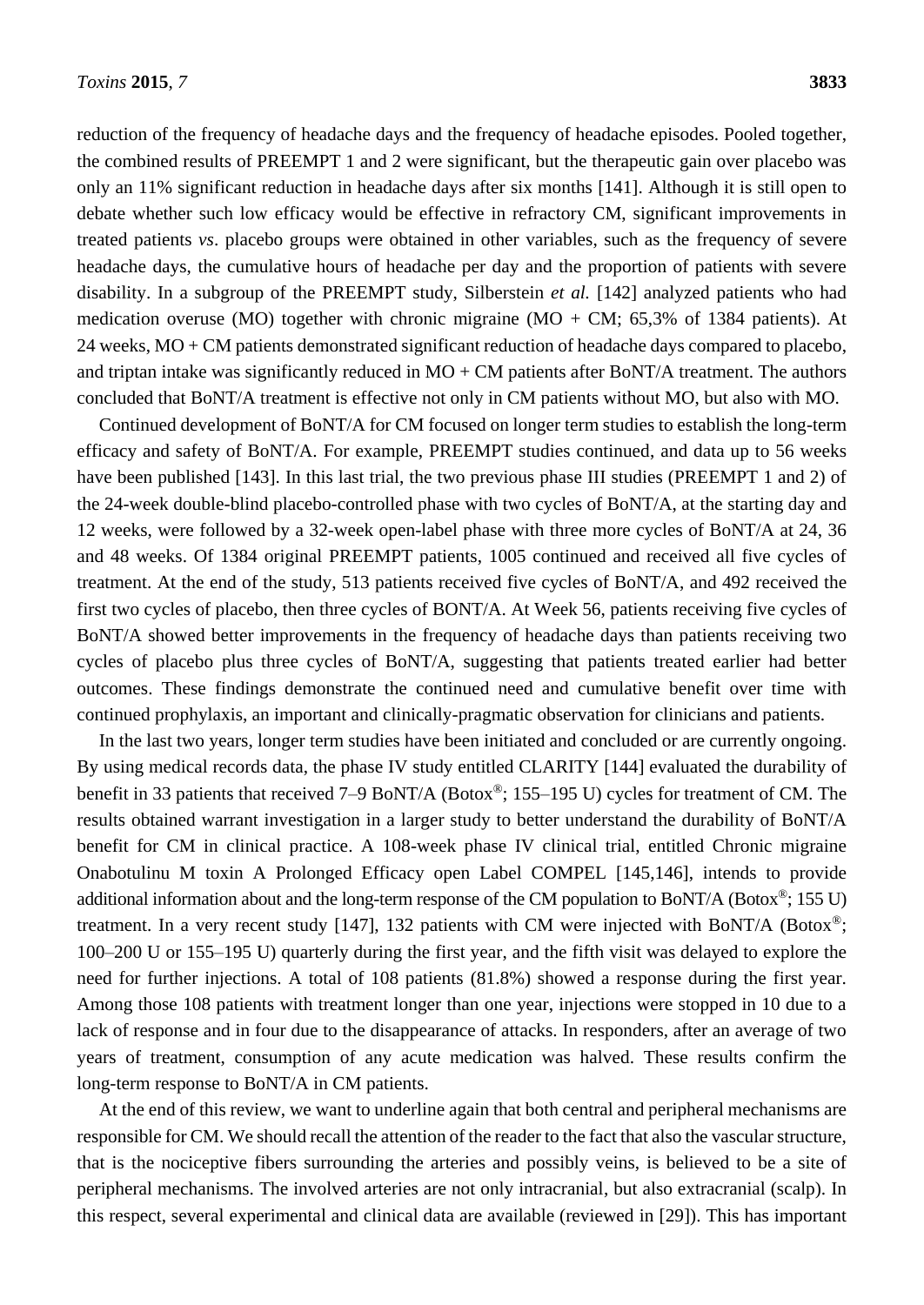implications on the mode and sites of injection of BoNT/A. In the practice of CM treatment, BoNT/A is prevalently injected inside pericranial muscles located either in the face (procerus, corrugator, frontalis) or in the temporal side of the head (temporalis) or in the neck (occipitalis, splenius/paraspinalis, upper part of trapezius) [148–151]. This has been done since the first clinical trials without support of pathophysiological data: in fact, there is no evidence for a role of pericranial muscles on the pathogenesis of CM, a role suggested instead for TTH, which, however, does not seem to substantially benefit from intramuscular BoNT/A. On the basis of the results of the study by Del Fiacco *et al.* [61], who found increased TRPV1 in the superficial temporal artery of patients with chronic migraine, and of the data indicating a role of neurovascular scalp structures in migraine [29], Silberstein [152] suggests to inject BoNT/A mainly in proximity of scalp arteries instead of muscles. The results of the report from Luvisetto *et al.* [58] support this suggestion, indicating a direct invasion of nociceptive fibers by the toxin. BoNT/A injected into the scalp structures outside the muscles, besides an action through the extracranial meningeal collaterals nociceptors, as suggested by Burstein *et al.* [65], can act by reaching to the easily-accessible TRP-positive perivascular nerve fibers. Moreover, intramuscular injection probably favors the uptake of the toxin by the rich network of motor nerve endings, reducing the uptake by sensory endings; therefore, extramuscular injection could lead to a reduction of the necessary toxin doses. Therefore, at least one clinical trial seems reasonable to clarify this claim. The comparison of the results obtained from the two different injection sites can be also useful for a better identification of the pathophysiological mechanisms.

#### **6. Conclusions**

There is much basic science evidence for an analgesic effect of BoNT/A, and clinical trials confirmed the efficacy, safety and tolerability of the toxin in the prophylactic treatment of certain headaches in adults, such as chronic migraine and also trigeminal neuralgia, but not for tension-type headache. In summary, our current notion is that BoNT/A exerts a prophylactic effect through a dual mechanism, consequent to inhibition of SNARE-mediated synaptic vesicle trafficking, by inhibiting the peripheral release of neurotransmitter and inflammatory neuropeptide-containing vesicles (e.g., glutamate, CGRP, substance P) and by interfering with the cell surface expression of relevant peripheral receptors and ion channels (e.g., TRPV1, TRPA1). In patients, BoNT/A is injected into muscles of the craniofacial-cervical region innervated by trigeminal nerve branches. Accordingly, peripheral sensitization is disrupted, and central sensitization is indirectly blocked, resulting in an antinociceptive response in the sensitized trigeminal nerve and cervical afferents. However, before translating experimental results into guidelines for possible use in the clinical setting, it is worth considering all potential important differences that may exist in both peripheral and central sensitization between experimental acute pain and chronic pain in humans.

#### **Acknowledgments**

This publication was made possible thanks to the cooperation of "Regione Lazio", as part of the "Distretto Tecnologico delle Bioscienze", through financial support from FILAS ("Finanziaria Lazio Sviluppo") to SL.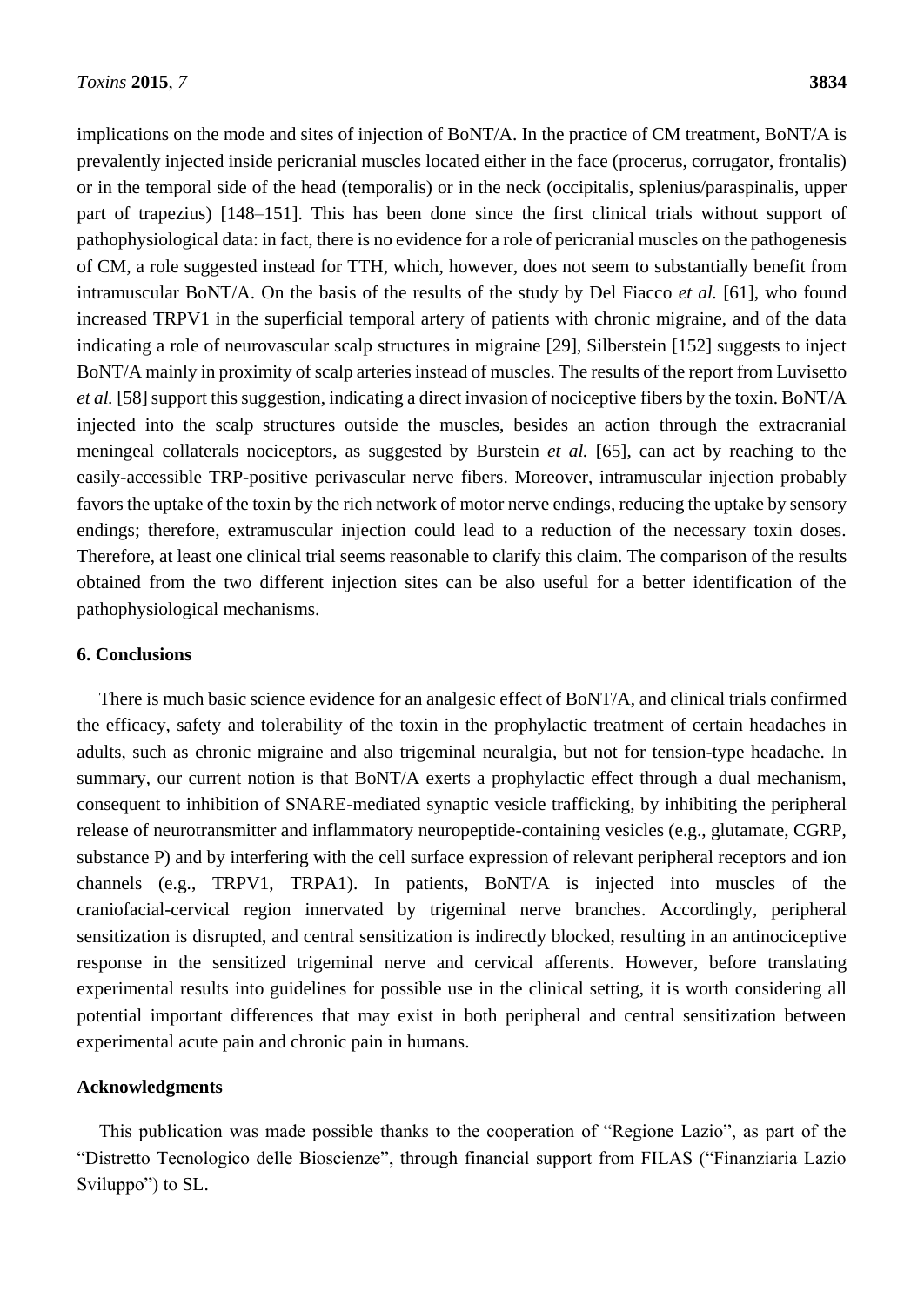## **Author Contributions**

Siro Luvisetto, Parisa Gazerani, Carlo Cianchetti and Flaminia Pavone equally contributed to the preparation of the manuscript.

### **Conflicts of Interest**

The authors declare no conflict of interest.

# **References**

- 1. Simpson, L.L. The life history of a botulinum toxin molecule. *Toxicon* **2013**, *68*, 40–59.
- 2. Rossetto, O.; Pirazzini, M.; Montecucco, C. Botulinum neurotoxins: Genetic, structural and mechanistic insights. *Nat. Rev. Microbiol.* **2014**, *12*, 535–549.
- 3. Cherington, M. Clinical spectrum of botulism. *Muscle Nerve* **1988**, *21*, 701–710.
- 4. Dover, N.; Barash, J.R.; Hill, K.K.; Xie, G.; Arnon, S.S. Molecular characterization of a novel botulinum neurotoxin type H gene. *J. Infect. Dis.* **2014**, *209*, 192–202.
- 5. Schiavo, G.; Matteoli, M.; Montecucco, C. Neurotoxins affecting neuroexocytosis. *Physiol. Rev.* **2000**, *80*, 717–766.
- 6. Johnson, E.A.; Montecucco, C. Chapter 11 botulism. *Handb. Clin. Neurol.* **2008**, *91*, 333–368.
- 7. Kammerer, R.A.; Benoit, R.M. Botulinum neurotoxins: New questions arising from structural biology. *Trends Biochem. Sci.* **2014**, *39*, 517–526.
- 8. Simpson, LL. Identification of the major steps in botulinum toxin action. *Annu. Rev. Pharmacol. Toxicol.* **2004**, *44*, 167–93.
- 9. Brunger, A.T. Structural insights into the molecular mechanism of  $Ca^{2+}$ -dependent exocytosis. *Curr. Opin. Neurobiol.* **2000**, *10*, 293–302.
- 10. Sudhof, T.C. The synaptic vesicle cycle. *Annu. Rev. Neurosci.* **2004**, *27*, 509–547.
- 11. Pantano, S.; Montecucco, C. The blockade of the neurotransmitter release apparatus by botulinum neurotoxins. *Cell. Mol. Life Sci.* **2014**, *71*, 793–811.
- 12. Lamanna, C.; McElroy, O.E.; Eklund, H.W. The purification and crystallization of Clostridium botulinum type A toxin. *Science* **1946**, *103*, 613–614.
- 13. Buehler, H.J.; Schantz, E.J.; Lamanna, C. The elemental and amino acid composition of crystalline Clostridium botulinum type A toxin. *J. Biol. Chem.* **1947**, *169*, 295–302.
- 14. Brooks, V.B. The action of botulinum toxin on motor-nerve filaments. *J. Physiol.* **1954**, *123*, 501–515.
- 15. Scott, A.B. Botulinum toxin injection of eye muscles to correct strabismus. *Trans. Am. Ophthalmol. Soc.* **1981**, *79*, 734–770.
- 16. Jankovic, J.; Brin, M.F. Botulinum Toxin: Historical Perspective and Potential New Indications. *Muscle Nerve* **1997**, *20* (Suppl. 6), S129–S145.
- 17. Erbguth, F.J. Historical notes on botulism, Clostridium botulinum, botulinum toxin, and the idea of the therapeutic use of the toxin. *Mov. Disord.* **2004**, *19* (Suppl. 8), S2–S6.
- 18. Humeau, Y; Doussau, F; Grant, N.J.; Poulain, B. How botulinum and tetanus neurotoxins block neurotransmitter release. *Biochimie* **2000**, *82*, 427–446.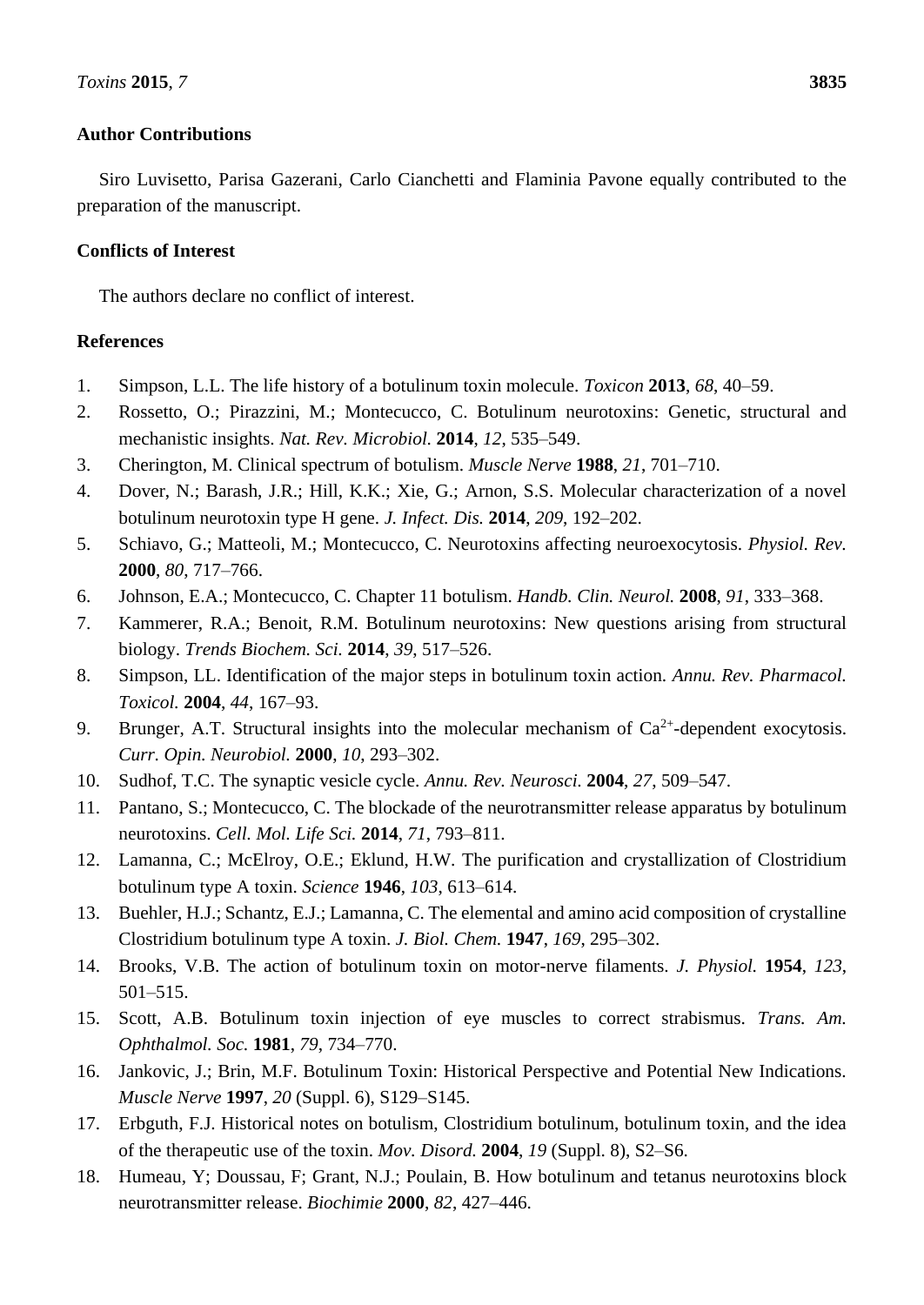- 19. Popoff, M.R.; Poulain, B. Bacterial toxins and the nervous system: Neurotoxins and multipotential toxins interacting with neuronal cells. *Toxins* **2010**, *2*, 683–737.
- 20. Montecucco, C.; Molgò, J. Botulinal neurotoxins: Revival of an old killer. *Curr. Opin. Pharmacol.* **2005**, *5*, 274–279.
- 21. Truong, D.D.; Jost, W.H. Botulinum toxin: Clinical use. *Parkinsonism Relat. Disord.* **2006**, *12*, 331–355.
- 22. Jabbari, B. Botulinum neurotoxins in the treatment of refractory pain. *Nat. Clin. Pract. Neurol.* **2008**, *4*, 676–685.
- 23. Blitzer, A.; Brin, M.F.; Keen, M.S.; Aviv, J.E. Botulinum toxin for the treatment of hyperfunctional lines of the face. *Arch. Otolaryngol. Head Neck Surg.* **1993**, *119*, 1018–1022.
- 24. Binder, W.J.; Brin, M.F.; Blitzer, A.; Schenrock, L.; Diamond, B. Botulinum toxin type A (BTX-A) for migraine: An open label assessment. *Mov. Disord.* **1998**, *13*, 241.
- 25. Binder, W.J.; Brin, M.F.; Blitzer, A.; Schoenrock, L.D.; Pogoda, J.M. Botulinum toxin type A (BOTOX) for treatment of migraine headaches: An open-label study. *Otolaryngol. Head Neck Surg.* **2000**, *123*, 669–676.
- 26. International Headache Society (IHS). The International Classification of Headache Disorders, 3rd edition (beta version). *Cephalalgia* **2013**, *33*, 629–808.
- 27. Pietrobon, D.; Moskowitz, M.A. Pathophysiology of migraine. *Annu. Rev. Physiol.* **2013**, *75*, 365–391.
- 28. Olesen, J; Burstein, R; Ashina, M; Tfelt-Hansen, P. Origin of pain in migraine: Evidence for peripheral sensitization. *Lancet Neurol.* **2009**, *8*, 679–690.
- 29. Cianchetti, C. The role of the neurovascular scalp structures in migraine. *Cephalalgia* **2012**, *32*, 778–784.
- 30. Shevel, E. The extracranial vascular theory of migraine—A great story confirmed by the facts. *Headache* **2011**, *51*, 409–417.
- 31. Loder, E.; Rizzoli, P. Tension-type headache. *Br. Med. J.* **2008**, *336*, 88–92.
- 32. Leroux, E; Ducros, A. Cluster headache. *Orphanet J. Rare Dis.* **2008**, *3*, 20.
- 33. Brin, M.F.; Fahn, S.; Moskowitz, C.; Friedman, A.; Shale, H.M.; Greene, P.E.; Blitzer, A.; List, T.; Lange, D.; Lovelace, R.E. Localized injections of botulinum toxin for the treatment of focal dystonia and hemifacial spasm. *Adv. Neurol*. **1988**, *50*, 599–608.
- 34. Tarsy, D.; First, E.R. Painful cervical dystonia: Clinical features and response to treatment with botulinum toxin. *Mov. Disord.* **1999**, *14*, 1043–1045.
- 35. Freund, B.; Schwartz, M. Temporal relationship of muscle weakness and pain reduction in subjects treated with botulinum toxin A. *J. Pain* **2003**, *4*, 159–165.
- 36. Edvison, L.; Ekman, R; Goadsby, P.J. Measurement of vasoactive neuropeptides in biological materials: Problems and pitfalls from 30 years of experience and novel future approaches. *Chephalalgia* **2010**, *30*, 761–766.
- 37. Ho, T.W.; Edvinsson, L.; Goadsby, P.J. CGRP and its receptors provide new insights into migraine pathophysiology. *Nat. Rev. Neurol.* **2010**, *6*, 573–582.
- 38. Wang, M. Cortical spreading depression and calcitonin gene-related peptide: A brief review of current progress. *Neuropeptides* **2013**, *47*, 463–466.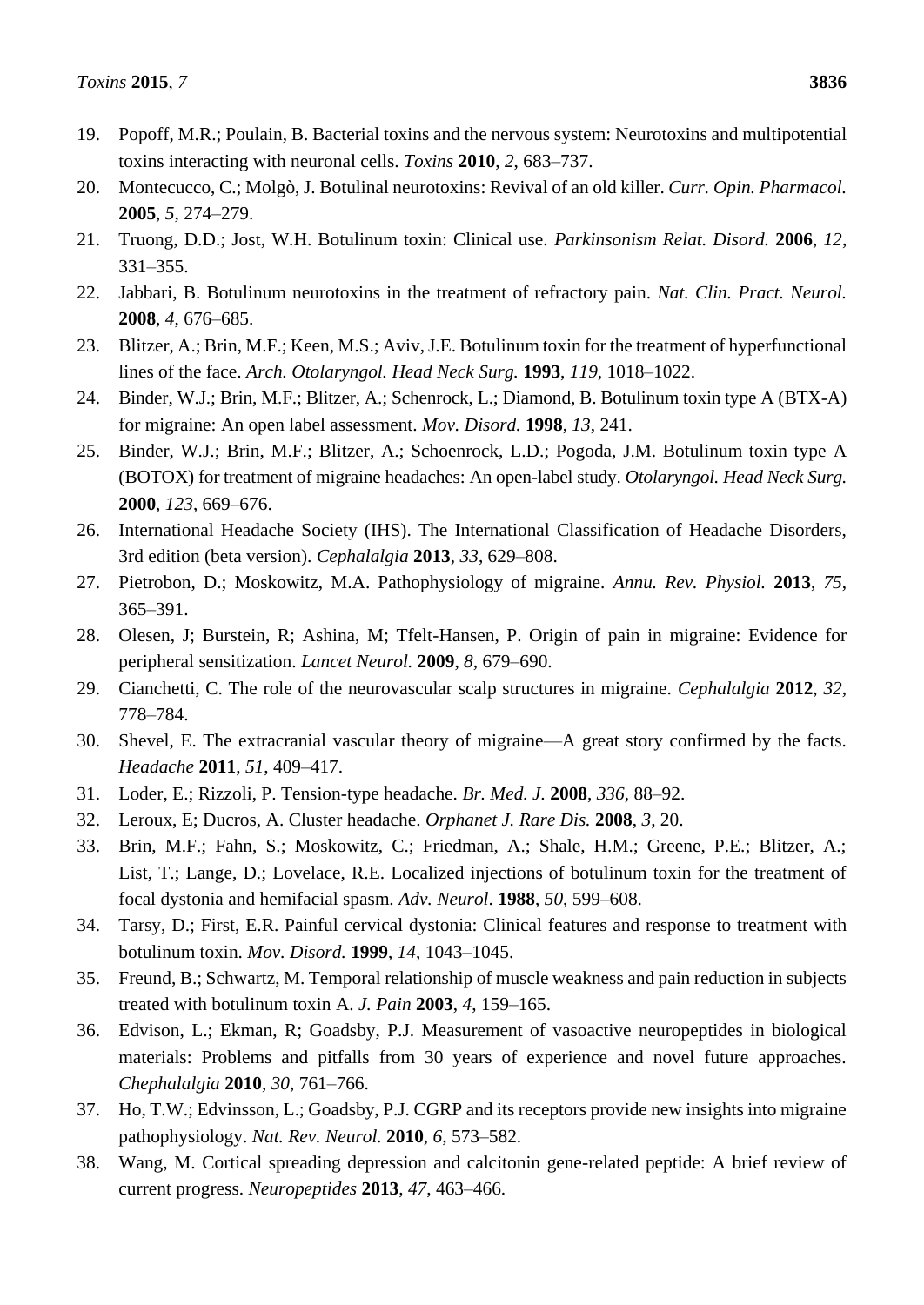- 39. Bigal, M.E.; Walter, S.; Rapoport, A.M. Calcitonin gene-related peptide (CGRP) and migraine current understanding and state of development. *Headache* **2013**, *53*, 1230–1244.
- 40. Jones, E.A.; Shyti, R.; van Zeijl, R.J.; van Heiningen, S.H.; Ferrari, M.D.; Deelder, A.M.; Tolner, E.A.; van den Maagdenberg, A.M.; McDonnell, L.A. Imaging mass spectrometry to visualize biomolecule distributions in mouse brain tissue following hemispheric cortical spreading depression. *J. Proteom.* **2012**, *75*, 5027–5035.
- 41. Shatillo, A.; Koroleva, K; Giniatullina, R.; Naumenko, N.; Slastnikova, A.A.; Aliev, R.R.; Bart, G.; Atalay, M.; Gu, C.; Khazipov, R.; *et al.* Cortical spreading depression induces oxidative stress in the trigeminal nociceptive system. *Neuroscience* **2013**, *253*, 341–349.
- 42. Welch, M.J.; Purkiss, J.R.; Foster, K.A. Sensitivity of embryonic rat dorsal root ganglia neurons to Clostridium botulinum neurotoxins. *Toxicon* **2000**, *38*, 245–258.
- 43. Purkiss, J.; Welch, M.; Doward, S.; Foster, K. Capsaicin-stimulated release of substance P from cultured dorsal root ganglion neurons: Involvement of two distinct mechanisms. *Biochem. Pharmacol*. **2000**, *59*, 1403–1406.
- 44. Durham, P.L.; Cady, R.; Cady, R. Regulation of calcitonin gene-related peptide secretion from trigeminal nerve cells by botulinum toxin type A: Implications for migraine therapy. *Headache* **2004**, *44*, 35–43.
- 45. Meng, J.; Wang, J.; Lawrence, G.; Dolly, J.O. Synaptobrevin I mediates exocytosis of CGRP from sensory neurons and inhibition by botulinum toxins reflects their anti-nociceptive potential. *J. Cell Sci.* **2007**, *120*, 2864–2874.
- 46. Meng, J.; Ovsepian, S.V.; Wang, J.; Pickering, M.; Sasse, A.; Aoki, K.R.; Lawrence, G.W.; Dolly, J.O. Activation of TRPV1 mediates calcitonin gene-related peptide release, which excites trigeminal sensory neurons and is attenuated by a retargeted botulinum toxin with anti-nociceptive potential. *J. Neurosci.* **2009**, *29*, 4981–4992.
- 47. Meng, J.; Dolly, J.O.; Wang, J. Selective cleavage of SNAREs in sensory neurons unveils protein complexes mediating peptide exocytosis triggered by different stimuli. *Mol. Neurobiol.* **2014**, *50*, 574–588.
- 48. Shao, Y.F.; Zhang, Y.; Zhao, P.; Yan, W.J.; Kong, X.P.; Fan, L.L.; Hou, Y.P. Botulinum toxin type A therapy in migraine: Preclinical and clinical trials. *Iran. Red Crescent Med. J.* **2013**, *15*, e7704.
- 49. Gazerani, P.; Au, S.; Dong, X.; Kumar, U.; Arendt-Nielsen, L.; Cairns, B.E. Botulinum neurotoxin type A (BoNT/A) decreases the mechanical sensitivity of nociceptors and inhibits neurogenic vasodilation in a craniofacial muscle targeted for migraine prophylaxis. *Pain* **2010**, *151*, 606–616.
- 50. Morenilla-Palao, C.; Planells-Cases, R.; Garcia-Sanz, N.; Ferrer-Montiel, A. Regulated exocytosis contributes to protein kinase C potentiation of vanilloid receptor activity. *J. Biol. Chem.* **2004**, *279*, 25665–25672.
- 51. Caterina, M.J.; Schumacher, M.A.; Tominaga, M.; Rosen, T.A.; Levine, J.D.; Julius, D. The capsaicin receptor: A heat-activated ion channel in the pain pathway. *Nature* **1997**, *389*, 816–824.
- 52. Camprub iRobles, M.; Planells-Cases, R.; Ferrer-Montiel, A. Differential contribution of SNARE-dependent exocytosis to inflammatory potentiation of TRPV1 in nociceptors. *FASEB J.* **2009**, *23*, 3722–3733.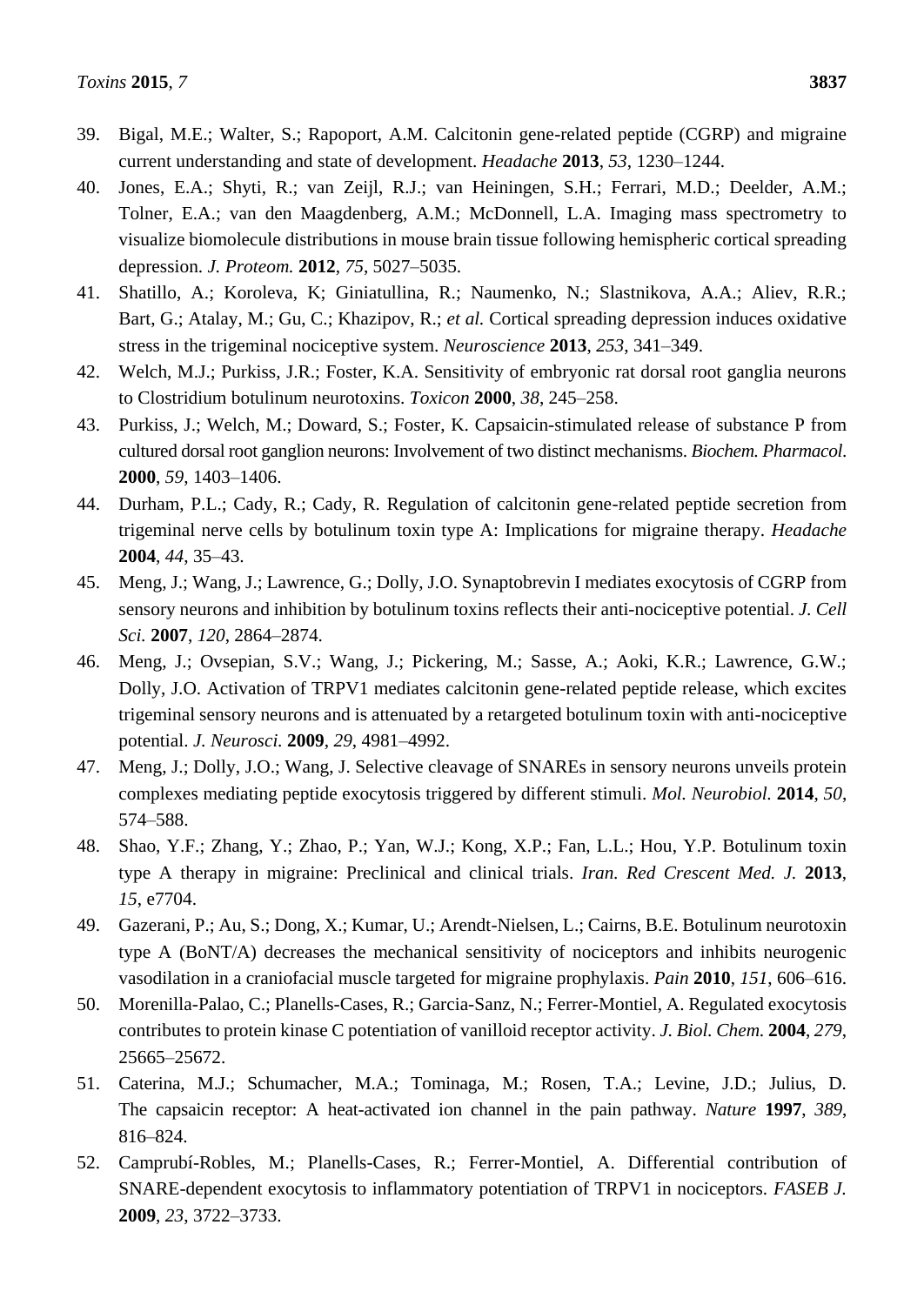- 53. Shimizu, T.; Shibata, M.; Toriumi, H.; Iwashita, T.; Funakubo, M.; Sato, H.; Kuroi, T.; Ebine, T.; Koizumi, K.; Suzuki, N. Reduction of TRPV1 expression in the trigeminal system by botulinum neurotoxin type-A. *Neurobiol. Dis.* **2012**, *48*, 367–378.
- 54. Zhang, D.X.; Gutterman, D.D. Transient receptor potential channel activation and endothelium-dependent dilation in the systemic circulation. *J. Cardiovasc. Pharmacol.* **2011**, *57*, 133–139.
- 55. Geppetti, P.; Rossi, E.; Chiarugi, A.; Benemei, S. Antidromic vasodilatation and the migraine mechanism. *J. Headache Pain* **2012**, *13*, 103–111.
- 56. Tóth, A.; Czikora, A.; Pásztor, E.T.; Dienes, B.; Bai, P.; Csernoch, L.; Rutkai, I.; Csató, V.; Mányiné, I.S.; Pórszász, R.; *et al.* Vanilloid receptor-1 (TRPV1) expression and function in the vasculature of the rat. *J. Histochem. Cytochem.* **2014**, *62*, 129–144.
- 57. Pozsgai, G.; Bodkin, J.V.; Graepel, R.; Bevan, S.; Andersson, D.A.; Brain, S.D. Evidence for the pathophysiological relevance of TRPA1 receptors in the cardiovascular system *in vivo*. *Cardiovasc. Res.* **2010**, *7*, 760–768.
- 58. Baraldi, P.G.; Preti, D.; Materazzi, S.; Geppetti, P. Transient receptor potential ankyrin 1 (TRPA1) channel as emerging target for novel analgesics and anti-inflammatory agents. *J. Med. Chem.* **2010**, *53*, 5085–5107.
- 59. Luvisetto, S.; Vacca, V.; Cianchetti, C. Analgesic effects of botulinum neurotoxin type A in a model of allyl isothiocyanate- and capsaicin-induced pain in mice. *Toxicon* **2015**, *94*, 23–28.
- 60. Goadsby, P.J. Emerging therapies for migraine. *Nat. Clin. Pract. Neurol.* **2007**, *3*, 610–619.
- 61. Meents, J.E.; Neeb, L.; Reuter, U. TRPV1 in migraine pathophysiology. *Trends Mol. Med.* **2010**, *16*, 153–159.
- 62. Del Fiacco, M.; Quartu, M.; Boi, M.; Serra, M.P.; Melis, T.; Boccaletti, R.; Shevel, E.; Cianchetti, C. TRPV1, CGRP and SP in scalp arteries of patients suffering from chronic migraine. *J. Neurol. Neurosurg. Psychiatr.* **2015**, *86*, 393–397.
- 63. Dux, M.; Sántha, P.; Jancsó, G. The role of chemosensitive afferent nerves and TRP ion channels in the pathomechanism of headaches. *Pflugers. Arch.* **2012**, *464*, 239–248.
- 64. Benemei, S.; De Cesaris, F.; Fusi, C.; Rossi, E.; Lupi, C.; Geppetti, P. TRPA1 and other TRP channels in migraine. *J. Headache Pain* **2013**, *14*, 71–79.
- 65. Benemei, S.; Fusi, C.; Trevisan, G.; Geppetti, P. The TRPA1 channel in migraine mechanism and treatment. *Br. J. Pharmacol.* **2014**, *171*, 2552–2567.
- 66. Burstein, R.; Zhang, X.; Levy, D.; Aoki, K.R.; Brin, M.F. Selective inhibition of meningeal nociceptors by botulinum neurotoxin type A: Therapeutic implications for migraine and other pains. *Cephalalgia.* **2014**, *34*, 853–869.
- 67. Matak, I.; Bach-Rojecky, L.; Filipovic, B.; Lackovic, Z. Behavioral and immunohistochemical evidence for central antinociceptive activity of botulinum toxin a. *Neuroscience* **2011**, *186*, 201–207.
- 68. Matak, I.; Lackovic, Z. Botulinum toxin a, brain and pain. *Prog. Neurobiol.* **2014**, *119–120*, 39–59.
- 69. Drinovac, V.; Bach-Rojecky, L.; Matak, I.; Lackovic, Z. Involvement of mu-opioid receptors in antinociceptive action of botulinum toxin type A. *Neuropharmacology* **2013**, *70*, 331–337.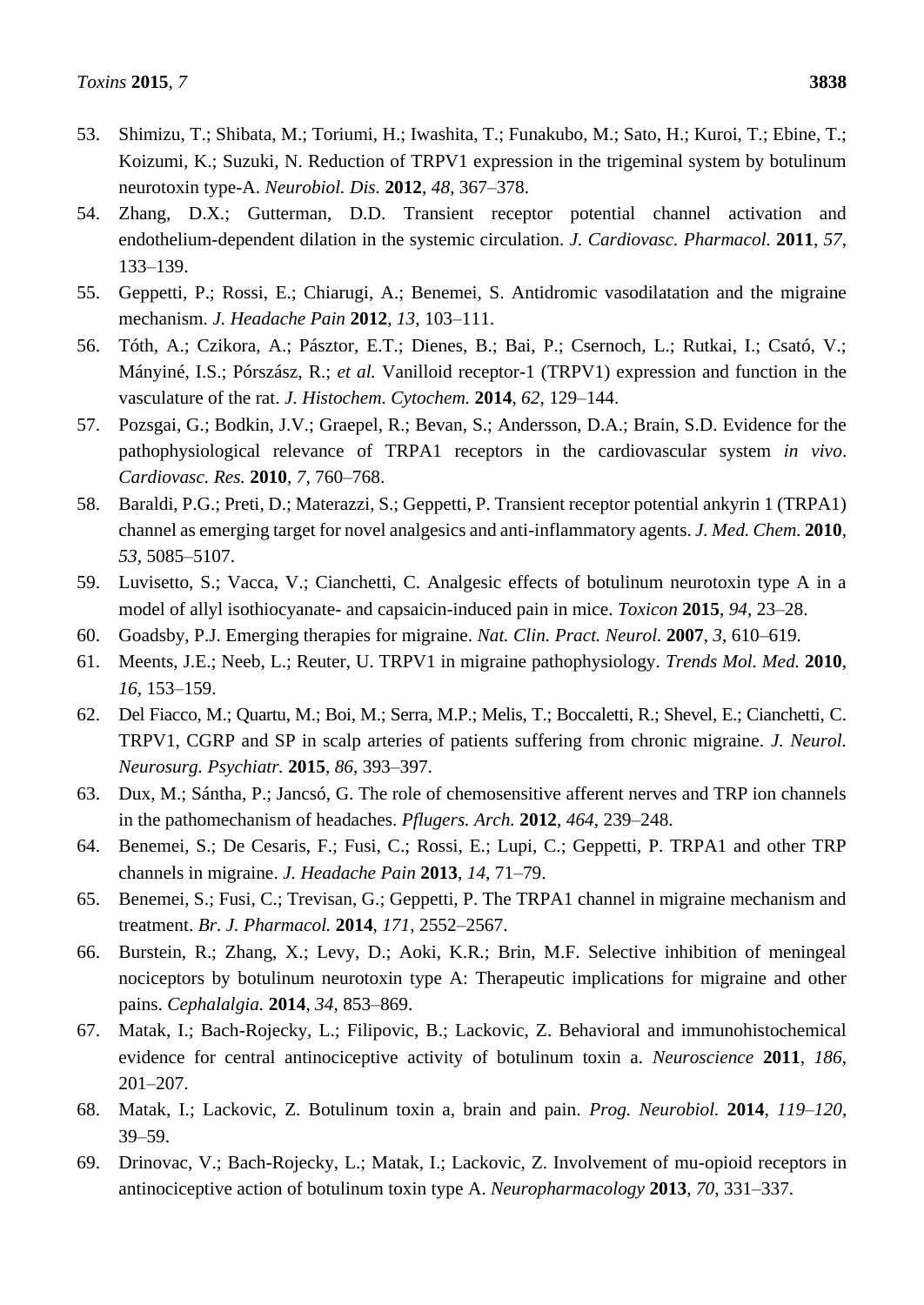- 70. Ji, R.R.; Berta, T.; Nedergaard, M. Glia and pain: Is chronic pain a gliopathy? *Pain* **2013**, *154* (Suppl. 1), S10–S28.
- 71. Silva, L.B.; Poulsen, J.N.; Arendt-Nielsen, L.; Gazerani, P. Botulinum neurotoxin type a modulates vesicular release of glutamate from satellite glial cells. *J. Cell Mol. Med.* **2015**, doi:10.1111/jcmm.12562.
- 72. Marinelli, S.; Vacca, V.; Ricordy, R.; Uggenti, C.; Tata, A.M.; Luvisetto, S.; Pavone, F. The analgesic effect on neuropathic pain of retrogradely transported botulinum neurotoxin A involves Schwann cells and astrocytes. *PLoS ONE* **2012**, *7*, e47977.
- 73. Negus, S.S.; Vanderah, T.W.; Brandt, M.R.; Bilsky, E.J.; Becerra, L.; Borsook, D. Preclinical assessment of candidate analgesic drugs: Recent advances and future challenges. *J. Pharmacol. Exp. Ther.* **2006**, *319*, 507–514.
- 74. Mogil, J.S.; Davis, K.D.; Derbyshire, S.W. The necessity of animal models in pain research. *Pain* **2010**, *151*, 12–17.
- 75. Blackburn-Munro, G. Pain-like behaviours in animals how human are they? *Trends Pharmacol. Sci.* **2004**, *25*, 299–305.
- 76. Mogil, J.S.; Crager, S.E. What should we be measuring in behavioral studies of chronic pain in animals? *Pain* **2004**, *112*, 12–15.
- 77. Staahl, C.; Drewes, A.M. Experimental human pain models: A review of standardised methods for preclinical testing of analgesics. *Basic Clin. Pharmacol. Toxicol.* **2004**, *95*, 97–111.
- 78. Arendt-Nielsen, L.; Curatolo, M.; Drewes, A. Human experimental pain models in drug development: Translational pain research. *Curr. Opin. Investig. Drugs* **2007**, *8*, 41–53.
- 79. Staahl, C.; Reddy, H.; Andersen, S.D.; Arendt-Nielsen, L.; Drewes, A.M. Multi-modal and tissue-differentiated experimental pain assessment: Reproducibility of a new concept for assessment of analgesics. *Basic Clin. Pharmacol. Toxicol.* **2006**, *98*, 201–211.
- 80. Arendt-Nielsen, L.; Yarnitsky, D. Experimental and clinical applications of quantitative sensory testing applied to skin, muscles and viscera. *J. Pain* **2009**, *10*, 556–572.
- 81. Arendt-Nielsen, L.; Hoeck, H.C. Optimizing the early phase development of new analgesics by human pain biomarkers. *Expert Rev. Neurother.* **2011**, *11*, 1631–1651.
- 82. Bittencourt da Silva, L.; Karshenas, A.; Bach, F.W.; Rasmussen, S.; Arendt-Nielsen, L.; Gazerani, P. Blockade of glutamate release by botulinum neurotoxin type A in humans: A dermal microdialysis study. *Pain Res. Manag.* **2014**, *19*, 126–132.
- 83. Blersch, W.; Schulte-Mattler, W.J.; Przywara, S.; May, A.; Bigalke, H.; Wohlfarth, K. Botulinum toxin a and the cutaneous nociception in humans: A prospective, double-blind, placebo-controlled, randomized study. *J. Neurol. Sci.* **2002**, *205*, 59–63.
- 84. Da Silva, L.B.; Kulas, D.; Karshenas, A.; Cairns, B.E.; Bach, F.W.; Arendt-Nielsen, L.; Gazerani, P. Time course analysis of the effects of botulinum neurotoxin type A on pain and vasomotor responses evoked by glutamate injection into human temporalis muscles. *Toxins* **2014**, *6*, 592–607.
- 85. Gazerani, P.; Pedersen, N.S.; Staahl, C.; Drewes, A.M.; Arendt-Nielsen, L. Subcutaneous botulinum toxin type A reduces capsaicin-induced trigeminal pain and vasomotor reactions in human skin. *Pain* **2009**, *141*, 60–69.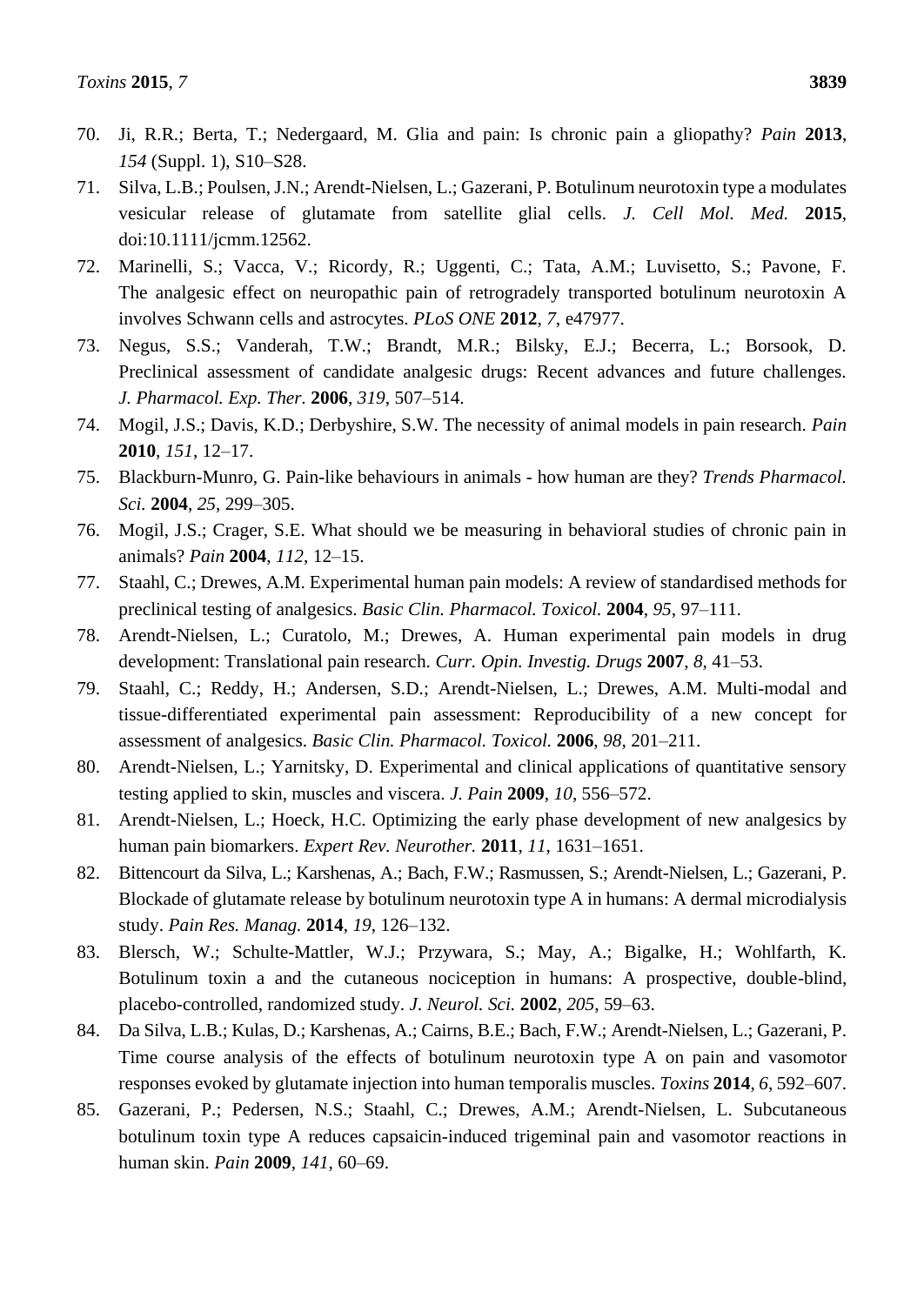- 86. Gazerani, P.; Staahl, C.; Drewes, A.M.; Arendt-Nielsen, L. The effects of botulinum toxin type A on capsaicin-evoked pain, flare, and secondary hyperalgesia in an experimental human model of trigeminal sensitization. *Pain* **2006**, *122*, 315–325.
- 87. Kramer, H.H.; Angerer, C.; Erbguth, F.; Schmelz, M.; Birklein, F. Botulinum toxin a reduces neurogenic flare but has almost no effect on pain and hyperalgesia in human skin. *J. Neurol.* **2003**, *250*, 188–193.
- 88. Schulte-Mattler, W.J.; Opatz, O.; Blersch, W.; May, A.; Bigalke, H.; Wohlfahrt, K. Botulinum toxin a does not alter capsaicin-induced pain perception in human skin. *J. Neurol. Sci.* **2007**, *260*, 38–42.
- 89. Sycha, T.; Samal, D.; Chizh, B.; Lehr, S.; Gustorff, B.; Schnider, P.; Auff, E. A lack of antinociceptive or antiinflammatory effect of botulinum toxin a in an inflammatory human pain model. *Anesth. Analg.* **2006**, *102*, 509–516.
- 90. Voller, B.; Sycha, T.; Gustorff, B.; Schmetterer, L.; Lehr, S.; Eichler, H.G.; Auff, E.; Schnider, P. A randomized, double-blind, placebo controlled study on analgesic effects of botulinum toxin a. *Neurology* **2003**, *61*, 940–944.
- 91. Aoki, K.R.; Francis, J. Updates on the antinociceptive mechanism hypothesis of botulinum toxin A. *Parkinsonism Relat. Disord.* **2011**, *17* (Suppl. 1), S28–S33.
- 92. Ambache, N. A further survey of the action of clostridium botulinum toxin upon different types of autonomic nerve fibre. *J. Physiol.* **1951**, *113*, 1–17.
- 93. Pavone, F.; Luvisetto, S. Botulinum neurotoxin for pain management: Insights from animal models. *Toxins* **2010**, *2*, 2890–2913.
- 94. Paterson, K.; Lolignier, S.; Wood, J.N.; McMahon, S.B.; Bennett, D.L. Botulinum toxin-a treatment reduces human mechanical pain sensitivity and mechanotransduction. *Ann. Neurol.* **2014**, *75*, 591–596.
- 95. O'Neill, J.; Brock, C.; Olesen, A.E.; Andresen, T.; Nilsson, M.; Dickenson, A.H. Unravelling the mystery of capsaicin: A tool to understand and treat pain. *Pharmacol. Rev.* **2012**, *64*, 939–971.
- 96. Bach-Rojecky, L.; Lackovic, Z. Antinociceptive effect of botulinum toxin type A in rat model of carrageenan and capsaicin induced pain. *Croat. Med. J.* **2005**, *46*, 201–208.
- 97. Tugnoli, V.; Capone, J.G.; Eleopra, R.; Quatrale, R.; Sensi, M.; Gastaldo, E.; Tola, M.R.; Geppetti, P. Botulinum toxin type A reduces capsaicin-evoked pain and neurogenic vasodilatation in human skin. *Pain* **2007**, *130*, 76–83.
- 98. Matak, I.; Rossetto, O.; Lackovic, Z. Botulinum toxin type A selectivity for certain types of pain is associated with capsaicin-sensitive neurons. *Pain* **2014**, *155*, 1516–1526.
- 99. Mørch, C.D.; Gazerani, P.; Nielsen, T.A.; Arendt-Nielsen, L. The UVB cutaneous inflammatory pain model: A reproducibility study in healthy volunteers. *Int. J. Physiol. Pathophysiol. Pharmacol.* **2013**, *5*, 203–215.
- 100. Castrillon, E.E.; Cairns, B.E.; Wang, K.; Arendt-Nielsen, L.; Svensson, P. Comparison of glutamate-evoked pain between the temporalis and masseter muscles in men and women. *Pain* **2012**, *153*, 823–829.
- 101. Frampton, J.E. Onabotulinumtoxina (botox®): A review of its use in the prophylaxis of headaches in adults with chronic migraine. *Drugs* **2012**, *72*, 825–845.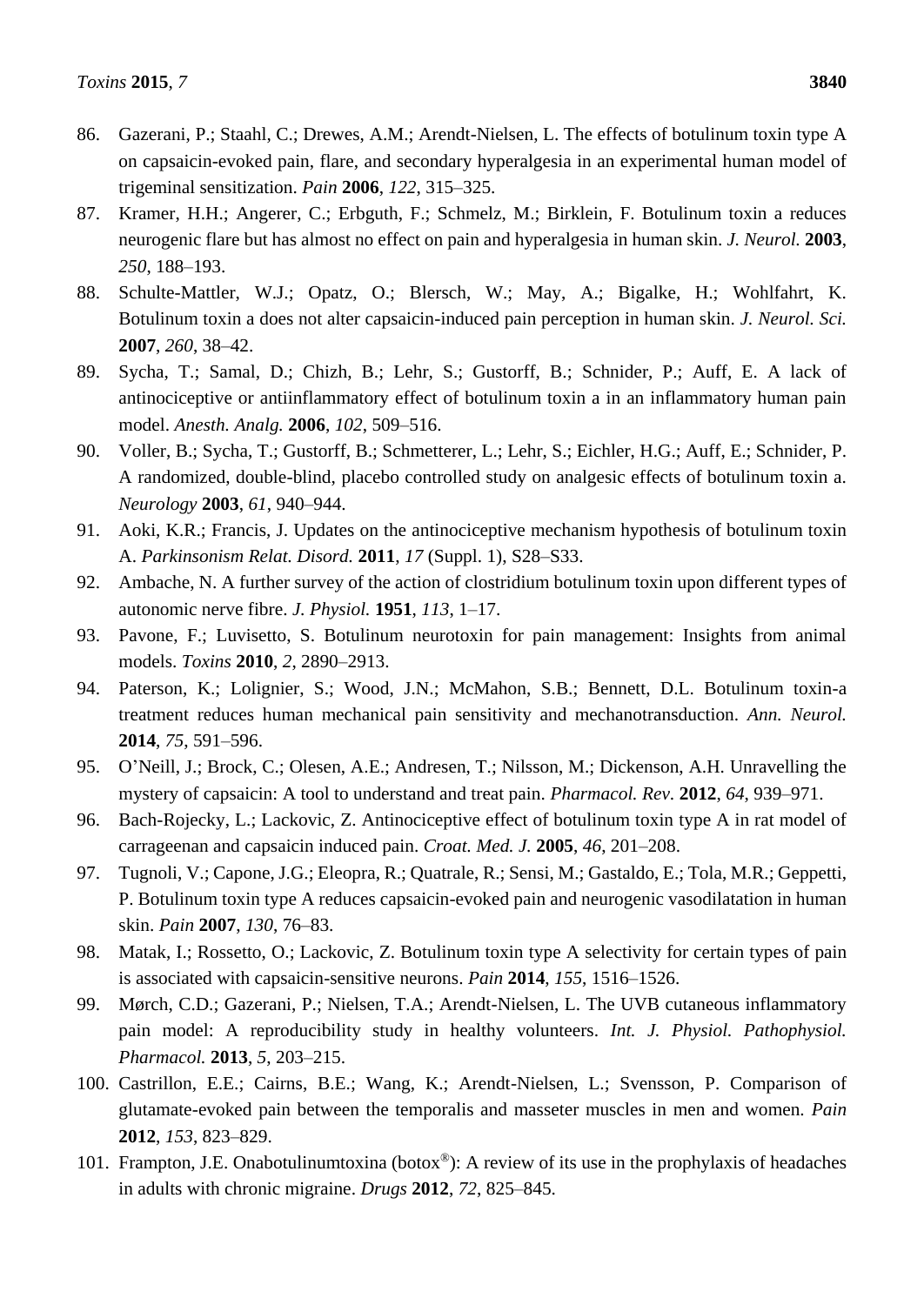- 102. Cui, M.; Khanijou, S.; Rubino, J.; Aoki, K.R. Subcutaneous administration of botulinum toxin a reduces formalin-induced pain. *Pain* **2004**, *107*, 125–133.
- 103. Yiangou, Y.; Anand, U.; Otto, W.R.; Sinisi, M.; Fox, M.; Birch, R.; Foster, K.A.; Mukerji, G.; Akbar, A.; Agarwal, S.K.; *et al*. Increased levels of SV2A botulinum neurotoxin receptor in clinical sensory disorders and functional effects of botulinum toxins A and E in cultured human sensory neurons. *J. Pain Res.* **2011**, *4*, 347–55.
- 104. Cernuda-Morollón, E.; Ramón, C.; Martínez-Camblor, P.; Serrano-Pertierra, E.; Larrosa, D.; Pascual, J. OnabotulinumtoxinA decreases interictal CGRP plasma levels in patients with chronic migraine. *Pain* **2015**, *156*, 820–824.
- 105. Aoki, K.R. Review of a proposed mechanism for the antinociceptive action of botulinum toxin type A. *Neurotoxicology.* **2005**, *26*, 785–793.
- 106. Cairns, B.E.; Gazerani, P. Botulinum neurotoxin A for chronic migraine headaches: Does it work and how? *Pain Manag*. **2014**, *4*, 377–380.
- 107. Walsh, S. *FDA Approves Botox to Treat Chronic Migraine*; U.S. Food and Drug Administration: Silver Spring, MD, USA, 2010.
- 108. Jensen, R.; Olesen, J. Tension-type headache: An update on mechanisms and treatment. *Curr. Opin. Neurol.* **2000**, *13*, 285–289.
- 109. Relja, M. Treatment of tension type headache by local injection of botulinum toxin. *Eur. J. Neurol.* **1997**, *4* (Suppl. 2), S71–S77.
- 110. Relja, M.; Telarović, S. Botulinum toxin in tension-type headache. *J. Neurol.* **2004**, *251* (Suppl. 1), I12–I14.
- 111. Freund, B.J.; Schwartz, M. Relief of tension-type headache symptoms in subjects with temporomandibular disorders treated with botulinum toxin-A. *Headache* **2002**, *42*, 1033–1037.
- 112. Smuts, J.; Baker, M.; Smuts, H.; Stassen, J.; Rossouw, E.; Barnard, P. Prophylactic treatment of chronic tension-type headache using botulinum toxin type A. *Eur. J. Neurol.* **1999**, *6* (Suppl. 4), S99–S102.
- 113. Schmitt, W.J.; Slowey, E.; Fravi, N.; Weber, S.; Burgunder, J.M. Effect of botulinum toxin A injections in the treatment of chronic tension-type headache: A double-blind, placebo controlled trial. *Headache* **2001**, *41*, 658–664.
- 114. Rollnik, J.D.; Tanneberger, O.; Schubert, M.; Schneider, U.; Dengler, R.Treatment of tension-type headache with botulinum toxin type A: A double-blind, placebo-controlled study. *Headache* **2000**, *40*, 300–305.
- 115. Gobel, H.; Lindner, V.; Krack, P; Heinze, A.; Gaartz, N.; Deuschl, G. Treatment of chronic tension-type headache with botulinum toxin*. Cephalalgia* **1999**, *19*, 455.
- 116. Padberg, M.; de Bruijn, S.F.T.M.; de Haan, R.J.; Tavy, D.L.J. Treatment of chronic tension-type headache with botulinum toxin: A double-blind, placebo-controlled clinical trial. *Cephalalgia* **2004**, *24*, 675–680.
- 117. Schulte-Mattler, W.J.; Krack, P.; BoNTTH Study Group. Treatment of chronic tension-type headache with botulinum toxin A: A randomized, double-blind, placebo-controlled multicenter study. *Pain* **2004**, *109*, 110–114.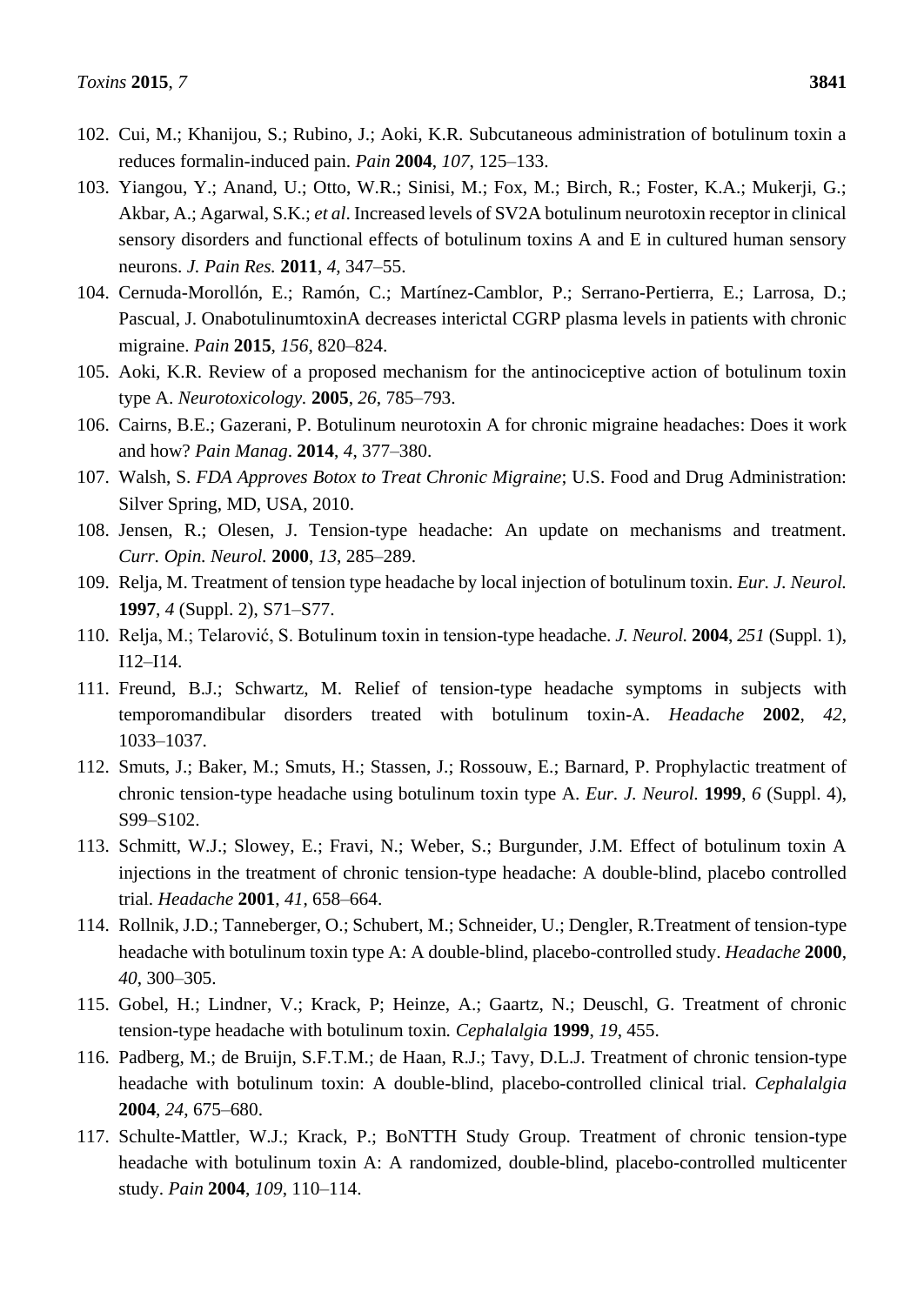- 118. Silberstein, S.D.; Göbel, H.; Jensen, R.; Elkind, A.H.; DeGryse, R.; Walcott, J.M.C.M.; Turkel, C. Botulinum toxin type A in the prophylactic treatment of chronic tension-type headache: A multicentre, double-blind, randomized, placebo-controlled, parallel-group study. *Cephalalgia* **2006**, *26*, 790–800.
- 119. Jackson, J.L.; Kuriyama, A.; Hayashino, Y. Botulinum toxin A for prophylactic treatment of migraine and tension headaches in adults: A meta-analysis. *JAMA* **2012**, *307*, 1736–1745.
- 120. Sostak, P.; Krause, P.; Förderreuther, S.; Reinisch, V.; Straube, A. Botulinum toxin type-A therapy in cluster headache: An open study. *J. Headache Pain* **2007**, *8*, 236–241.
- 121. Gadient, P.M.; Smith, J.H. The neuralgias: Diagnosis and management. *Curr. Neurol. Neurosci. Rep.* **2014**, *14*, 459–467.
- 122. Cheshire, W.P. Trigeminal neuralgia: For one nerve a multitude of treatments. *Expert Rev. Neurother.* **2007**, *7*, 1565–1579.
- 123. Borodic, G.E.; Acquadro, M.A. The use of botulinum toxin for the treatment of chronic facial pain. *J. Pain* **2002**, *3*, 21–27.
- 124. Piovesan, E.J.; Teive, H.G.; Kowacs, P.A.; Della Coletta, M.V.; Werneck, L.C.; Silberstein, S.D. An open study of botulinum-A toxin treatment of trigeminal neuralgia. *Neurology* **2005**, *65*, 1306–1308.
- 125. Türk, U.; Ilhan, S.; Alp, R.; Sur, H. Botulinum toxin and intractable trigeminal neuralgia. *Clin. Neuropharmacol.* **2005**, *28*, 161–162.
- 126. Zuniga, C.; Diaz, S.; Piedimonte, F.; Micheli, F. Beneficial effects of botulinum toxin type A in trigeminal neuralgia. *Arq. NeuroPsiquiatr.* **2008**, *66*, 500–503.
- 127. Bohluli, B.; Motamedi, M.H.; Bagheri, S.C.; Bayat, M.; Lassemi, E.; Navi, F.; Moharamnejad, N. Use of botulinum toxin A for drug-refractory trigeminal neuralgia: Preliminary report. *Oral Surg. Oral Med. Oral Pathol. Oral Radiol. Endod.* **2011**, *111*, 47–50.
- 128. N. Allam, N.; Brasil-Neto, J.P.; Brown, G.; Tomaz, C. Injections of botulinum toxin type A produce pain alleviation in intractable trigeminal neuralgia. *Clin. J. Pain* **2005**, *21*, 182–184.
- 129. Ngeow, W.C.; Nair, R. Injection of botulinum toxin type A (BOTOX) into trigger zone of trigeminal neuralgia as a means to control pain. *Oral Surg., Oral Med., Oral Pathol., Oral Radiol., Endod.* **2010**, *109*, e47–e50.
- 130. Wu, C.J.; Lian, Y.J.; Zheng, Y.K.; Zhang, H.F.; Chen, Y.; Xie, N.C.; Wang, L.J. Botulinum toxin type A for the treatment of trigeminal neuralgias: Results from a randomized, double-blind, placebo-controlled trial. *Cephalgia* **2012**, *32*, 443–450.
- 131. Zhang, H.; Lian, Y.; Ma, Y.; Chen, Y.; He, C.; Xie, N.; Wu, C. Two doses of botulinum toxin type A for the treatment of trigeminal neuralgia: Observation of therapeutic effect from a randomized, double-blind, placebo-controlled trial. *J. Headache Pain.* **2014**, *15*, 65–71.
- 132. Shehata, H.S.; El-Tamawy, M.S.; Shalaby, N.M.; Ramzy, G. Botulinum toxin-type A: Could it be an effective treatment option in intractable trigeminal neuralgia? *J. Headache Pain* **2013**, *14*, 92–98.
- 133. Xia, J.H.; He, C.H.; Zhang, H.F.; Lian, Y.J.; Chen, Y.; Wu, C.J.; Ma, Y.Q. Botulinum Toxin A in the Treatment of Trigeminal Neuralgia. *Int. J. Neurosci.* **2015**, *19*, 1–6.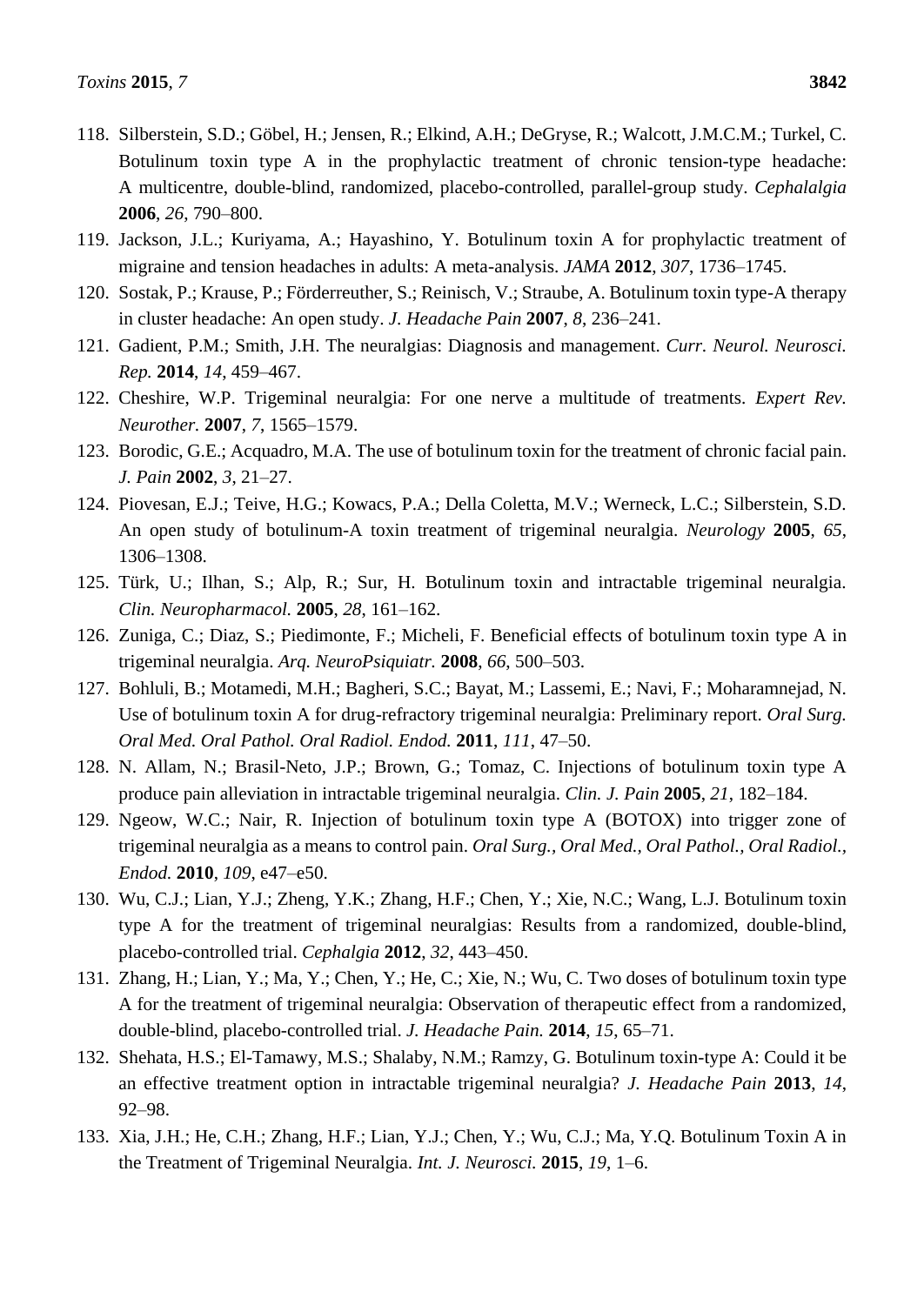- 134. Volcy, M.; Tepper, S.J.; Rapoport, A.M.; Sheftell, F.D.; Bigal, M.E. Botulinum toxin A for the treatment of greater occipital neuralgia and trigeminal neuralgia: A case report with pathophysiological considerations. *Cephalalgia.* **2006**, *26*, 336–340.
- 135. Kapural, L.; Stillman, M.; Kapural, M.; McIntyre, P.; Guirgius, M.; Mekhail, N. Botulinum toxin occipital nerve block for the treatment of severe occipital neuralgia: A case series. *Pain Pract.* **2007**, *7*, 337–340.
- 136. Taylor, M.; Silva, S.; Cottrell, C. Botulinum toxin type-a (botox) in the treatment of occipital neuralgia: A pilot study. *Headache* **2008**, *48*, 1476–1481.
- 137. Ramachandran, R; Yaksh, T.L. Therapeutic use of botulinum toxin in migraine: Mechanism of action. *Br. J. Pharmacol.* **2014**, *171*, 4177–4192.
- 138. Naumann, M.; So, Y.; Argoff, C.E.; Childers, M.K.; Dykstra, D.D.; Gronseth, G.S.; Jabbari, B.; Kaufmann, H.C.; Schurch, B.; Silberstein, S.D.; *et al.* Assessment: Botulinum neurotoxin in the treatment of autonomic disorders and pain (an evidence-based review): Report of the therapeutics and technology assessment subcommittee of the american academy of neurology. *Neurology* **2008**, *70*, 1707–1714.
- 139. Aurora, S.K.; Dodick, D.W.; Turkel, C.C.; DeGryse, R.E.; Silberstein, S.D.; Lipton, R.B.; Diener, H.C.; Brin, M.F. PREEMPT 1 Chronic Migraine Study Group. OnabotulinumtoxinA for treatment of chronic migraine: Results from the doubleblind, randomized, placebo-controlled phase of the PREEMPT 1 trial. *Cephalalgia* **2010**, *30*, 793–803.
- 140. Diener, H.C.; Dodick, D.W.; Aurora, S.K.; Turkel, C.C.; DeGryse, R.E.; Lipton, R.B.; Silberstein, S.D.; Brin, M.F. PREEMPT 2 Chronic Migraine Study Group. OnabotulinumtoxinA for treatment of chronic migraine: Results from the doubleblind, randomized, placebo-controlled phase of the PREEMPT 2 trial. *Cephalalgia* **2010**, *30*, 804–814.
- 141. Dodick, D.W.; Turkel, C.C.; DeGryse, R.E.; Aurora, S.K.; Silberstein, S.D.; Lipton, R.B.; Diener, H.C.; Brin, M.F.; Group, P.C.M.S. Onabotulinumtoxina for treatment of chronic migraine: Pooled results from the double-blind, randomized, placebo-controlled phases of the preempt clinical program. *Headache* **2010**, *50*, 921–936.
- 142. Silberstein, S.D.; Blumenfeld, A.M.; Cady, R.K.; Turner, I.M.; Lipton, R.B.; Diener, H.C.; Aurora, S.K.; Sirimanne, M.; DeGryse, R.E.; Turkel, C.C.; *et al.* Onabotulinumtoxina for treatment of chronic migraine: Preempt 24-week pooled subgroup analysis of patients who had acute headache medication overuse at baseline. *J. Neurol. Sci.* **2013**, *331*, 48–56.
- 143. Aurora, S.K.; Dodick, D.W.; Diener, H.C.; DeGryse, R.E.; Turkel, C.C.; Lipton, R.B.; Silberstein, S.D. OnabotulinumtoxinA for chronic migraine: Efficacy, safety, and tolerability in patients who received all five treatment cycles in the PREEMPT clinical program. *Acta. Neurol. Scand.* **2014**, *129*, 61–70.
- 144. Blumenfeld, A.; Inocelda, A.; Cunanan, C.; Purdy, C.; Dalfonso, L.; Magar, R. The Durability of OnabotulinumtoxinA for the Treatment of Chronic Migraine: CLARITY Pilot Study (P7.186). *Neurology* **2014**, *82* (Suppl. 10), 7.
- 145. Blumenfeld, A.; Aurora, S.K.; Laranjo, K.; Papapetropoulos, S. Rationale for study and design of COMPEL: An open-Label, multicenter study of the long-term efficacy, safety, and tolerability of onabotulinumtoxinA for headache prophylaxis in adults with chronic migraine. *F1000Posters* **2012**, *3*, 654.